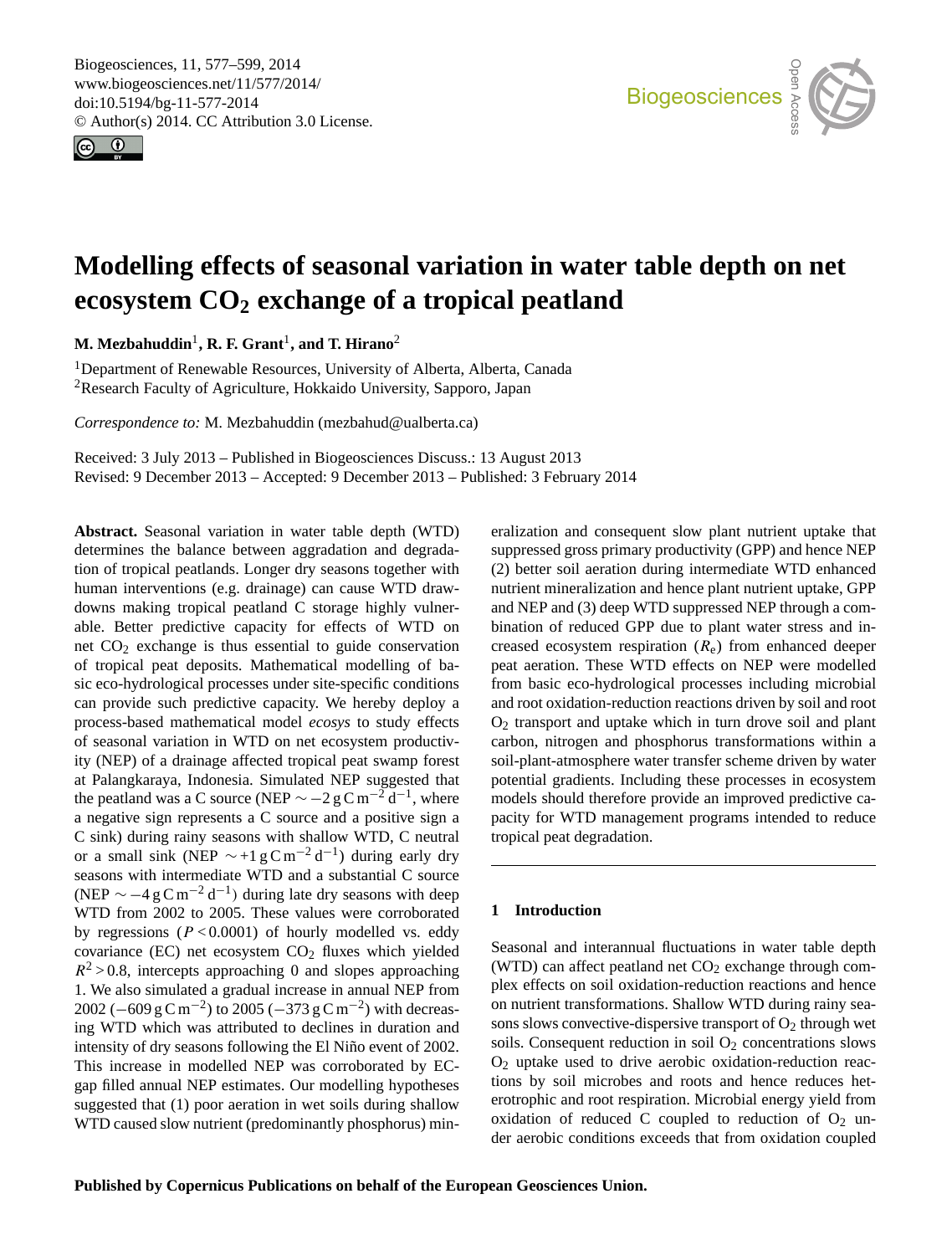to reduction of alternative electron acceptors (Brock and Madigan, 1991) under anaerobic conditions. Lower anaerobic energy yields slow microbial growth and therefore reduce heterotrophic respiration. Root oxidation-reduction reactions driving root growth and nutrient uptake also require O<sup>2</sup> which is scarce when WTD is shallow. Reduced heterotrophic and root respiration thus result in reduced ecosystem respiration  $(R_e)$  with shallow WTD during rainy seasons, as reported in many field studies (Couwenberg et al., 2009; Flanagan and Syed, 2011; Limpens et al., 2008; Sulman et al., 2010). Slower microbial growth also reduces decomposition and nutrient mineralization, as well as root growth and nutrient uptake and hence gross primary productivity (GPP) (Cai et al., 2010; Flanagan and Syed, 2011; Murphy and Moore, 2010; Sulman et al., 2012).

More rapid  $O_2$  transport with WTD drawdown during early dry seasons may increase root and heterotrophic respiration and hence  $R_e$  (Cai et al., 2010; Sulman et al., 2010). Consequent increases in mineralization and root growth, and thereby nutrient availability and uptake can also raise GPP during this hydroperiod (Cai et al., 2010; Flanagan and Syed, 2011; Jauhiainen et al., 2012a; Sulman et al., 2012). Increased GPP in this hydroperiod may further hasten  $R_e$ through increased production of fresh labile C in the forms of litter fall and root exudates (Limpens et al., 2008).

These increases, however, may not sustain with further WTD drawdown in the later part of a prolonged dry season when WTD falls below a critical depth. This critical WTD is highly site-specific depending upon peat forming vegetation and artificial drainage. For instance, this critical WTD may vary from as shallow as  $0.4$  m (Sonnentag et al., 2010) for pristine peatlands dominated by moss with shallow rhizoids to as deep as 0.9 m (Schwärzel et al., 2006) for drained peatlands dominated by vascular plants with deep root systems. When WTD falls below the critical depth for a particular peatland, near surface peat desiccation occurs. This desiccation can reduce near surface peat decomposition by reducing microbial access to substrate, e.g. dissolved organic C (DOC) in desiccated near-surface soil (Dimitrov et al., 2010), thereby slowing oxidation-reduction reactions and hence microbial growth. The reduction in decomposition of desiccated near surface peat can be partially or fully offset by increases in decomposition of better aerated deeper peat, thereby causing no net changes in  $R_e$  during this hydroperiod (Dimitrov et al., 2010; Lafleur et al., 2005; Strack and Waddington, 2007). However, plant water stress from near surface peat desiccation might also cause a decline in GPP during deep WTD hydroperiods (Dimitrov et al., 2011; Sulman et al., 2010), thereby lowering net ecosystem productivity (NEP). Therefore, responses of peatland ecosystem net  $CO<sub>2</sub>$  exchange to WTD fluctuations are governed by basic soil hydrological and biological processes and their interactions with plant physiology.

Process-based ecosystem models can provide us with means of understanding basic mechanisms behind WTD effects on peatland net ecosystem  $CO<sub>2</sub>$  exchange. To accomplish this, a model should explicitly represent oxidationreduction reactions, coupled with aqueous and gaseous transfers of their reactants and products. These processes require modelling WTD dynamics, soil moisture retention characteristics, gas transport through soil, differential substrate quality for microbial degradation and hydrolysis (e.g. labile vs. recalcitrant), nutrient transformations driven by these reactions, and microbial and plant nutrient uptake. However, in a review of 7 widely used ecosystem models, Sulman et al. (2012) found only *ecosys* (Grant, 2001) included processes to limit both  $CO<sub>2</sub>$  fixation and respiration under shallow WTD. The predictive capacity of the other models were limited by (1) not explicitly simulating WTD dynamics and consequently not modelling aerobic vs. anaerobic zones from water influxes (e.g. precipitation, lateral recharge) vs. effluxes (e.g. evapotranspiration, lateral discharge) (e.g. Kurbatova et al., 2009; St-Hilaire et al., 2010; van Huissteden et al., 2006), (2) parameterizing models with empirical rate constants and/or scalar functions for aerobic vs. anaerobic decomposition (e.g. Bond-Lamberty et al., 2007; Frolking et al., 2002; St-Hilaire et al., 2010) instead of simulating biogeochemical oxidation-reduction reactions affected by soil aerobicity, and (3) using scalar functions that reduce productivity in wet soils through a driver variable such as stomatal conductance (gs) (e.g. Bond-Lamberty et al., 2007; Frolking et al., 2002) instead of simulating nutrient limitations to  $CO<sub>2</sub>$  fixation imposed by reduced nutrient availability and root nutrient uptake caused by slower oxidation-reduction reactions resultant of slower  $O_2$  transport processes through soils and roots. The general purpose terrestrial ecosystem model *ecosys* includes site-independent algorithms representing all the processes affected by aerobicity mentioned above, thereby excluding the need for arbitrary model parameterization. The model could therefore successfully simulate WTD effects on  $R_{e}$  and GPP of different peatlands without site-specific parameterization (e.g. Dimitrov et al., 2010, 2011; Grant et al., 2012a).

All of the previous peatland modelling studies mentioned above have been tested only against measurements from northern temperate and boreal peatlands. Modelling the fate of vulnerable C storage in tropical peatlands under WTD fluctuations is still largely under-investigated. For instance, modelling WTD effects on tropical peat soil respiration has to date predominantly included regressions of soil  $CO<sub>2</sub>$ fluxes against WTD (e.g. Couwenberg et al., 2009; Hirano et al., 2009; Hooijer et al., 2010; Jauhiainen et al., 2008, 2012b; Melling et al., 2005) without taking other confounding factors like land use, nutrient availability, nature of the peat, ecosystem productivity etc. into consideration (Murdiyarso et al., 2010). Modelling eco-physiological response to hydrology in tropical peatlands is particularly important since climates in tropical peatlands are very different from those in northern temperate and boreal peatlands. Tropical peatlands are formed under high temperature and precipitation,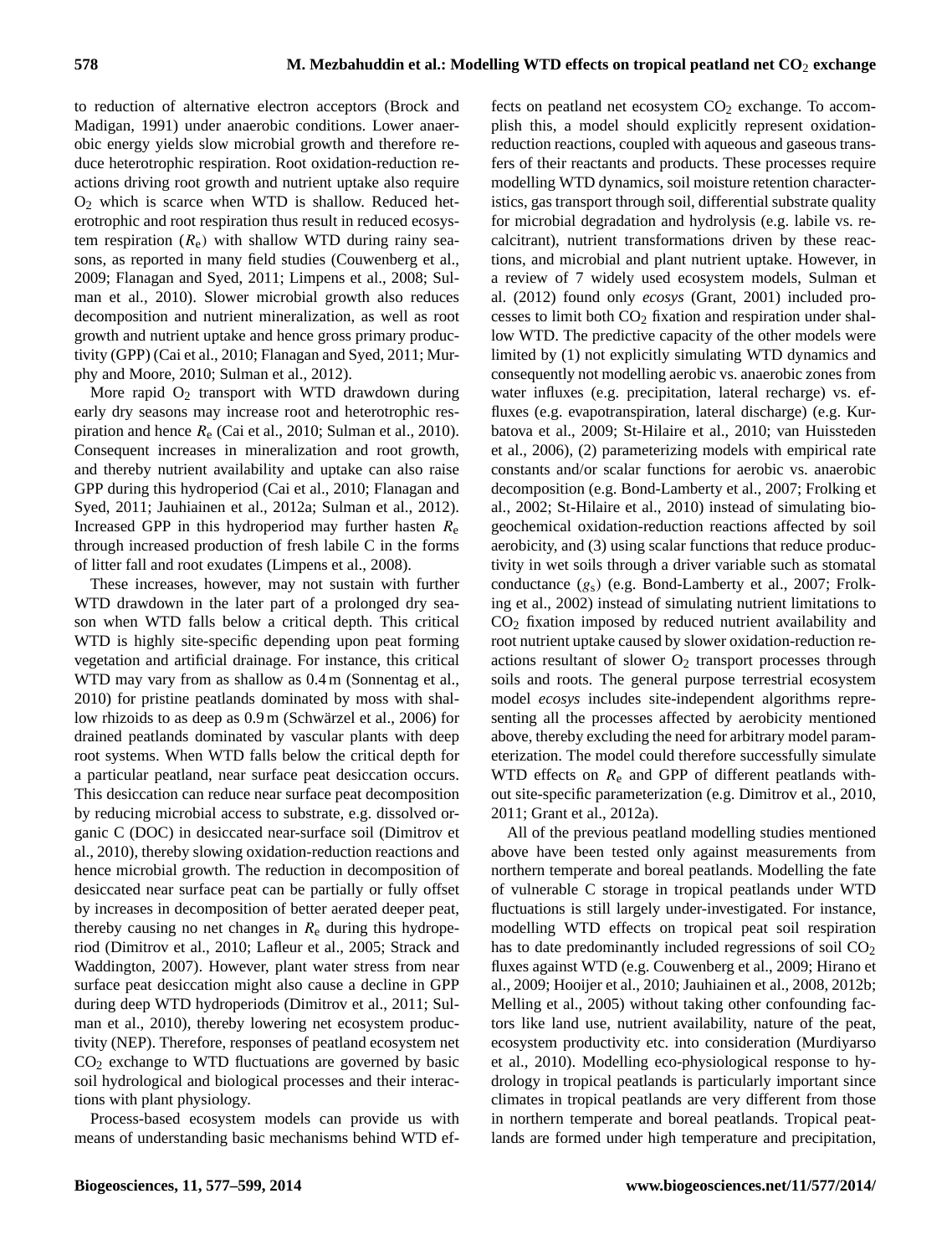an important consequence of which is that a small WTD drawdown might cause a large increase in peat decomposition (Page et al., 2009). Distinct dry seasons almost every year together with human intervention such as drainage have been reported to deepen WTD, thereby causing rapid decomposition of very old and thick (up to > 26 000 yr old and 9 m thick as C dated and measured by Page et al., 2004) tropical peat deposits (Couwenberg et al., 2009; Hirano et al., 2009, 2012; Jauhiainen et al., 2008). Moreover, tropical peatlands are generally formed by roots and remains of trees and devoid of bryophytes (e.g. mosses) as opposed to the northern peatlands that are mainly formed by mosses or co-dominated by mosses and vascular plants. Trees have well developed root systems and stomatal regulations that are lacking in bryophytes. These differences can alter plant water and nutrient uptake processes in tree dominated peatlands from those in bryophyte dominated peatlands. Consequently WTD effects on productivity of tropical peatlands may be very different than of those in northern boreal and temperate peatlands. Besides, tropical peat deposits formed by tree remains can have very different substrate quality for microbial decomposition than boreal and temperate moss peatlands and hence may have a different WTD – peat respiration interaction. This difference in peat forming materials can also cause different hydrological characteristics thereby producing very different water retention and transport phenomena between tropical and temperate/boreal peatlands. Variations in climate and peat forming vegetation thus necessitate rigorous testing of process models against measurements across peatlands developed under very different climate (e.g. boreal vs. tropical) and vegetation (e.g. moss vs. tree) to improve predictive capacity for eco-hydrological controls on peatland C balance.

The process-based hourly time step ecosystem model *ecosys* previously simulated the effects of WTD fluctuations on net CO<sup>2</sup> exchange of northern boreal peatlands (Dimitrov et al., 2011; Grant et al., 2012a). Testing the same model against site measurements of a tropical peatland would thus be an important test of the versatility of its algorithms representing the processes described above. Such a test will allow us to determine whether our current understanding of peatland water, nutrient and C interactions is sufficiently robust to capture complex WTD effects on peatland  $R_{e}$  and GPP over a wide range of climates (boreal to tropical). Our study hereby uses  $ecosys$  to simulate WTD effects on net  $CO<sub>2</sub>$  exchange of a drainage affected tropical peat swamp forest at Palangkaraya, Central Kalimantan, Indonesia (Hirano et al., 2007). These effects are summarized in modelling hypotheses during three seasonal hydroperiods as follows:

1. Shallow WTD in the rainy season (November–April) causes lower net ecosystem productivity (NEP) mainly through slower  $CO<sub>2</sub>$  fixation due to reduced nutrient availability and uptake caused by slower nutrient transformation and root growth and uptake resulting from slower  $O_2$  diffusion through wet soils.

- 2. When WTD increases during the early dry season (May–July), more rapid  $O_2$  transport into larger unsaturated soil zones enables faster root growth and microbial nutrient transformations that in turns results in more rapid root nutrient uptake and  $CO<sub>2</sub>$  fixation which contributes to a higher NEP. Increased  $O_2$  availability in this hydroperiod may, however, result in more rapid aerobic decomposition in deeper peat layers. Drying of surface residues and near surface peat layers at the same time can reduce surface and near surface soil respiration thereby offsetting the increase in deeper peat respiration, resulting in no net increase of  $R_e$ .
- 3. Deeper WTD during the late dry season (August– October), causes greater desiccation of near surface peat which forces declines in root and canopy water potentials, and consequently in canopy conductance and  $CO<sub>2</sub>$  fixation, thereby reducing NEP. Further deepening of the aerobic peat zone during this hydroperiod may lead to an increase in deeper peat respiration which exceeds reduction in near surface peat respiration through desiccation, raising  $R_e$  and further lowering NEP.

# **2 Methods**

# **2.1 Model development**

## **2.1.1 General**

*Ecosys* is a general purpose terrestrial ecosystem model that simulates 3-D soil-microbes-plant-atmosphere water, energy, C and nutrient (nitrogen, phosphorus) transfer schemes (Grant, 2001). Details of the key algorithms in *ecosys* are given in the supplementary materials from Appendices A to H with definitions of the terms and references. Algorithms governing WTD effects on net ecosystem CO<sub>2</sub> exchange that are directly related to our modelling hypotheses are described in the following sections. For simplicity and clarity we have not put the equations within the text. Instead we have cited the equations within brackets with the letter representing a particular appendix in the supplementary materials.

## **2.1.2 Heterotrophic respiration**

Organic transformations in *ecosys* occur in five organic matter-microbe complexes (coarse woody litter, fine nonwoody litter, animal manure, particulate organic C (POC), and humus), each of which consists of five organic states (three decomposition substrates: solid organic C, sorbed organic C and microbial residue C, as well as the decomposition product: DOC, and the decomposition agent: microbial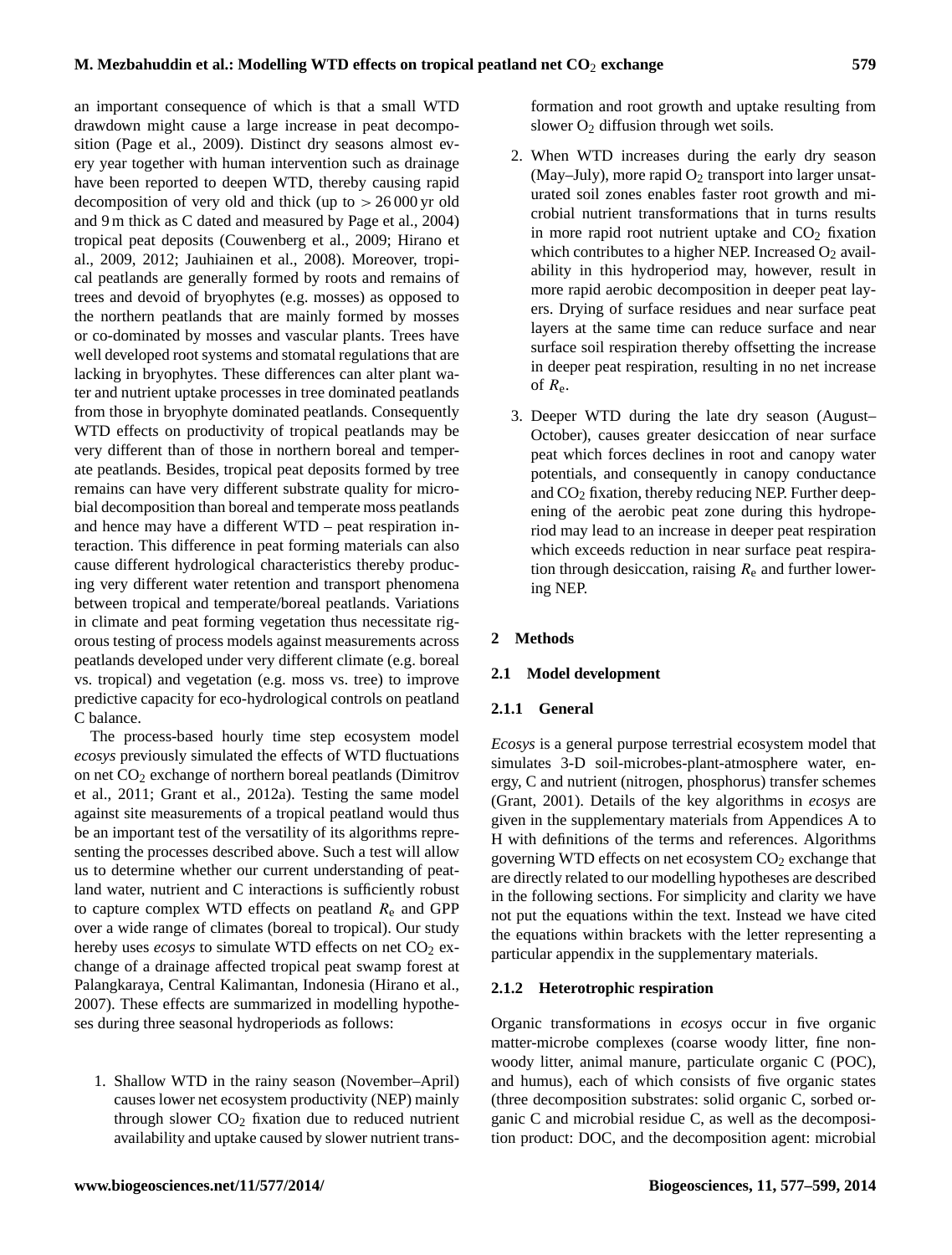biomass) in a surface residue layer and in each soil layer. The decomposition rates of each of the three substrates and resulting production of DOC in each complex is a first-order function of the active biomasses  $(M)$  of diverse heterotrophic microbial functional types, including obligate aerobes (bacteria and fungi), facultative anaerobes (denitrifiers), obligate anaerobes (fermenters), heterotrophic (acetotrophic) and autotrophic (hydrogenotrophic) methanogens, and aerobic and anaerobic heterotrophic diazotrophs (non-symbiotic  $N_2$  fixers) (A1, A2). Decomposition rates are calculated from the fraction of substrate mass colonized by  $M(A4)$ . Growth of M by each microbial functional type  $(A25)$  is calculated from its uptake of DOC (A21), driven by energy yields from growth respiration  $(R_g)$  (A20) remaining after subtracting maintenance respiration  $(R<sub>m</sub>)$  (A18) from heterotrophic respiration  $(R_h)$  (A11) driven by DOC oxidation (A13). This oxidation may be limited by microbial  $O_2$  reduction (A14) driven from microbial  $O_2$  demand (A16) and constrained by  $O_2$  diffusion calculated from aqueous  $O_2$  concentrations in soil ( $[O_{2s}]$ ) (A17). Values of  $[O_{2s}]$  are maintained by convective-dispersive transport of  $O_2$  from the atmosphere to gaseous and aqueous phases of the soil surface layer (D15), by convective-dispersive transport of  $O_2$  through gaseous and aqueous phases in adjacent soil layers (D16, D19), and by dissolution of  $O_2$  from gaseous to aqueous phases within each soil layer (D14a).

With shallower WTD during the rainy season, air-filled porosity  $(\theta_{\rm g})$  above the water table may decline to values at which low  $O_2$  diffusivity in the gaseous phase  $(D_g)$  (D17) may reduce gaseous  $O_2$  transport (D16), while  $\theta_g$  below the water table is zero and so prevents gaseous  $O_2$  transport. During this hydroperiod,  $[O_{2s}]$  relies more on  $O_2$  transport through the slower aqueous phase (D19). A consequent decline in  $[O_{2s}]$  slows  $O_2$  uptake (A17) and hence  $R_h$  (A14),  $R_{\rm g}$  (A20) and growth of  $M$ (A25). Lower M in turn slows decomposition of organic C (A1, A2) and production of DOC which further slows  $R_h$  (A13),  $R_g$  and growth of M. Although some microbial functional types can sustain DOC oxidation by reducing alternative electron acceptors (e.g. methanogens reducing acetate or  $CO<sub>2</sub>$  to  $CH<sub>4</sub>$ , and denitrifiers reducing  $NO<sub>x</sub>$  to  $N<sub>2</sub>O$  or  $N<sub>2</sub>$ ), lower energy yields from these reactions reduce  $R<sub>g</sub>$  (A21), and hence M growth, organic C decomposition and subsequent DOC production. Slower decomposition of organic C under low  $[O_{2s}]$  also causes slower decomposition of organic nitrogen and phosphorus (A7) and production of dissolved organic nitrogen (DON) and phosphorus (DOP), which causes slower uptake of microbial nitrogen and phosphorus (A22) and hence growth of  $M$  (A29). This slower growth causes slower mineralization of organic nitrogen and phosphorus, and hence lower aqueous concentrations of  $NH_4^+$ ,  $NO_3^-$  and  $H_2PO_4^-$ (A26).

Increase in  $\theta_{\rm g}$  with WTD drawdown during the dry season results in greater  $D<sub>g</sub>$  (D17) and hence more rapid gaseous  $O_2$  transport. A consequent rise in  $[O_{2s}]$  increases  $O_2$  uptake (A17) and hence  $R_h$  (A14),  $R_g$  (A20) and growth of  $M$  (A25). Larger  $M$  in turn hastens decomposition of organic C (A1, A2) and production of DOC which further hastens  $R_h$  (A13),  $R_g$  and growth of M. More rapid decomposition of organic C under adequate  $[O_{2s}]$  in this hydroperiod also causes more rapid decomposition of organic nitrogen and phosphorus (A7) and production of DON and DOP, which increases uptake of microbial nitrogen and phosphorus (A22) and hence growth of  $M$  (A29). This rapid growth causes rapid mineralization of organic nitrogen and phosphorus, and hence greater aqueous concentrations of  $NH<sub>4</sub><sup>+</sup>$ , NO<sub>3</sub> and  $H_2PO_4^-$  (A26).

However, desiccation of surface litter and near surface soil resulting from deepening WTD decreases litter and soil water contents and potentials  $(\psi_s)$  which cause an increase in aqueous microbial concentrations  $([M])$  (A15). This reduces microbial access to the substrate for decomposition through an algorithm for competitive inhibition of microbial exoenzymes (A4) from Lizama and Suzuki (1990), thereby reducing  $R_h$  (A13).

#### **2.1.3 Autotrophic respiration and growth**

Growth of root and shoot phytomass in each plant population is calculated from its assimilation of the non-structural C product of  $CO_2$  fixation ( $\sigma$ C) (C20). Assimilation is driven by  $R_{\rm g}$  (C17) remaining after subtracting  $R_{\rm m}$  (C16) from autotrophic respiration ( $R_a$ ) (C13) driven by oxidation of  $\sigma_C$ (C14). This oxidation in roots may be limited by root  $O_2$  reduction (C14b) which is driven by root  $O_2$  demand to sustain C oxidation and nutrient uptake (C14e), and constrained by  $O_2$  uptake controlled by concentrations of aqueous  $O_2$  in the soil  $([O_{2s}])$  and roots  $([O_{2r}])$  (C14d). Values of  $[O_{2s}]$  are maintained by convective-dispersive transport of  $O_2$  through soil gaseous and aqueous phases and by dissolution of  $O<sub>2</sub>$ from soil gaseous to aqueous phases. Values of  $[O_{2r}]$  are maintained by convective-dispersive transport of  $O_2$  through the root gaseous phase (D16d) and by dissolution of  $O_2$  from root gaseous to aqueous phases (D14b) through processes analogous to those described under Sect. 2.1.2. This transport depends on species-specific values used for root airfilled porosity  $(\theta_{pr})$  (D17b).

Low  $\theta_{\rm g}$  with shallow WTD during the rainy season reduces soil  $O_2$  transport, forces root  $O_2$  uptake to rely more on  $[O_{2r}]$  and hence on root  $O_2$  transport determined by  $\theta_{pr}$ . If this transport is inadequate, decline in  $[O_{2r}]$  slows root  $O_2$ uptake (C14c, d) and hence  $R_a$  (C14b),  $R_g$  (C17) and root growth (C20b). Increased  $\theta_{\rm g}$  with WTD drawdown during the dry season, however, facilitates rapid  $D_{\rm g}$  which allows root  $O_2$  demand to be almost entirely met from  $[O_{2s}]$  (C14c, d).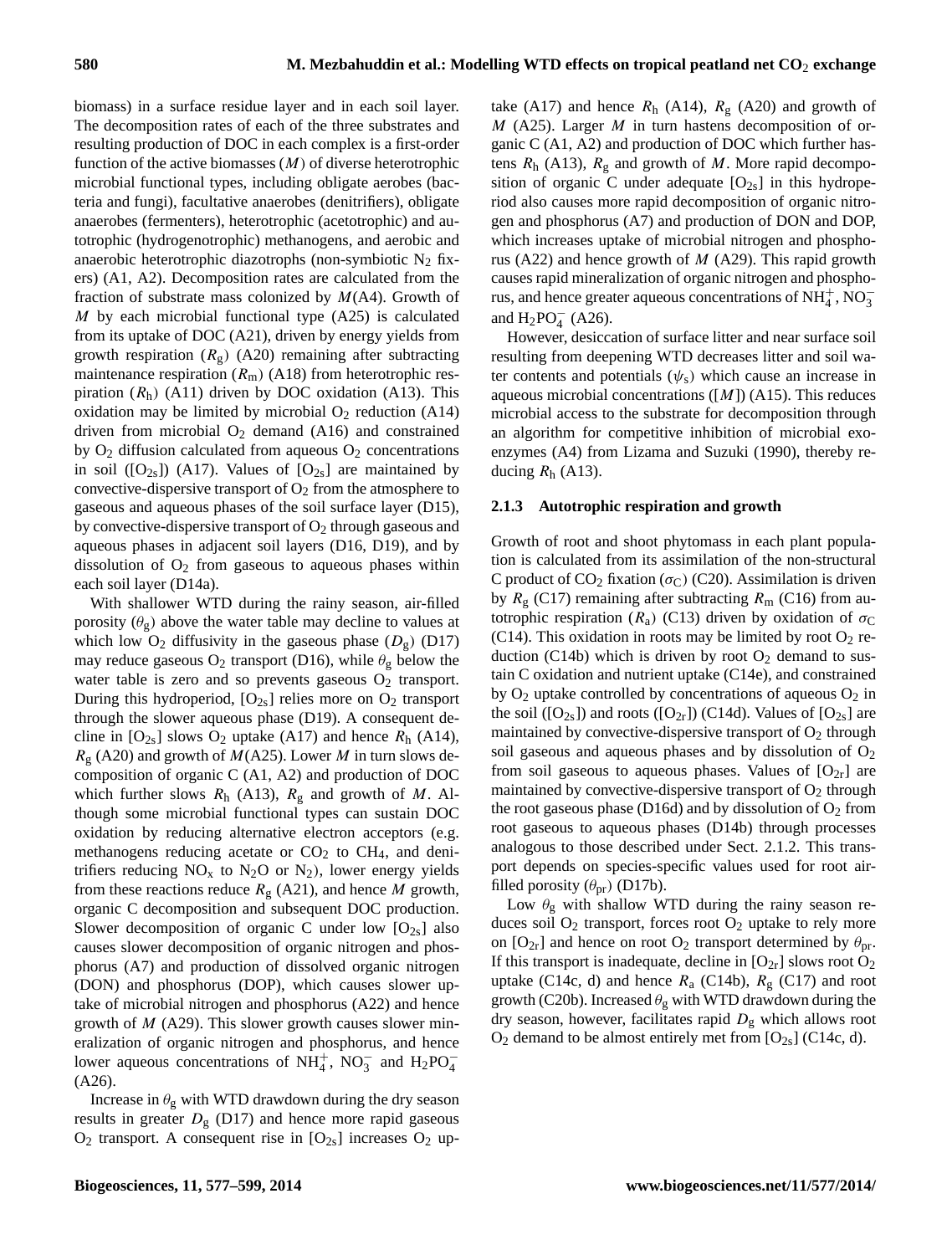#### **2.1.4 Gross primary productivity**

By reducing root  $O_2$  uptake, shallow WTD slows root growth (C20b) and root nitrogen and phosphorus uptake (C23b, d, f). Root nitrogen and phosphorus uptake in this hydroperiod is further slowed by reductions in aqueous concentrations of  $NH_4^+$ ,  $NO_3^-$  and  $H_2PO_4^-$  (C23a, c, e) from slower mineralization of organic nitrogen and phosphorus as described in Sect. 2.1.2. Slower root nitrogen and phosphorus uptake in turn reduces concentrations of non-structural nitrogen and phosphorus products of root uptake ( $\sigma_N$  and  $\sigma_P$ ) with respect to that of  $\sigma_{\rm C}$  in leaves (C11), thereby slowing CO<sub>2</sub> fixation (C6) and hence GPP.

Increased availability of  $[O_{2s}]$  with WTD drawdown during the dry season hastens root  $O_2$  uptake and so enables more rapid root growth and nitrogen and phosphorus uptake as discussed in Sect. 2.1.3. Increased root growth and nitrogen and phosphorus uptake is further stimulated by increased aqueous concentrations of NH<sup>+</sup><sub>4</sub>, NO<sub>3</sub> and H<sub>2</sub>PO<sub>4</sub> (C23a, c, e) from more rapid mineralization of organic nitrogen and phosphorus during this hydroperiod as described in Sect. 2.1.2. Greater root nitrogen and phosphorus uptake in turn increases concentrations of  $\sigma_N$  and  $\sigma_P$  with respect to  $\sigma_C$ in leaves (C11), thereby facilitating rapid  $CO<sub>2</sub>$  fixation (C6) and hence GPP.

With deeper WTD during the late dry season, GPP is less limited by root and microbial growth and nutrient uptake as discussed above. However, GPP in this hydroperiod can be adversely affected by water stress. When WTD deepens past a critical depth (Sect. 1), inadequate capillary rise (D9a) causes near-surface peat desiccation, reducing soil water potential  $(\psi_s)$  and increasing soil hydraulic resistance  $(\Omega_s)$ (B9), forcing lower root, canopy and turgor potentials ( $\psi_r$ ,  $\psi_c$  and  $\psi_t$ ) (B4) and hence lower g<sub>s</sub> (B2b) to be calculated when equilibrating plant water uptake with transpiration  $(T)$ (B14). Lower  $g_s$  in turn reduces  $CO_2$  diffusion into the leaves thereby reducing  $CO<sub>2</sub>$  fixation (C6) and hence GPP during this hydroperiod.

Thus WTD effects on Rh, R<sup>a</sup> and GPP in *ecosys* are not parameterized from ecosystem level observations, but instead are governed by basic processes of  $O<sub>2</sub>$  transport and uptake; root and microbial energy yields, growth and nutrient uptake; and stomatal regulation controlled by root water uptake parameterized from independent research.

## **2.2 Modelling experiment**

## **2.2.1 Site conditions**

The *ecosys* algorithms for simulating WTD effects on net ecosystem  $CO<sub>2</sub>$  exchange were tested against the measurements over a drainage affected tropical peat swamp forest at Palangkaraya, Central Kalimantan, Indonesia (2°20′42″ S and  $114°2'11''$  E). The site is a tropical ombrotrophic bog peatland formed mainly by roots and remains of trees where the major source of water and nutrient inputs is through precipitation. Vegetation of these peatlands includes evergreen over-storey trees and dense under-storey of dominant tree seedlings with no mosses. These peatlands were drained by excavating drainage canals during 1996–1997, approximately 5 yr before the measurements started at a flux station established in Palangkaraya Drained Peat Swamp Forest (PDPSF). Peat depth around the flux tower site was about 4 m. Detail description of edaphic and vegetation characteristics as well as management history of the site can be found in Hirano et al. (2007) and Jauhiainen et al. (2008).

## **2.2.2 Field datasets**

 $CO<sub>2</sub>$  fluxes used for model validation in our study were measured by Hirano et al. (2007) at a flux station established in PDPSF during November 2001. Hourly NEP (a negative sign represents an upward flux or a flux out of the ecosystem and a positive sign represents a downward flux or a flux into the ecosystem) over PDPSF was estimated by a combination of eddy and storage  $CO<sub>2</sub>$  flux measured using a micrometeorological approach (Hirano et al., 2007). NEP along with latent heat (LE) and sensible heat  $(H)$  fluxes were measured by using an open path  $CO<sub>2</sub>/H<sub>2</sub>O$  analyzer mounted at 41.3 m height, about 15 m above the forest canopy (Hirano et al., 2007). A  $CO<sub>2</sub>$  profile was also measured by using a closed path analyzer at six heights between 2.0 and 41.3 m. Hourly weather variables (e.g. incoming longwave and shortwave radiation, wind speed, relative humidity, air temperature, precipitation etc.) were also measured at the flux station. Soil moisture content  $(\theta)$  at a depth from 0–0.2 m and soil temperature  $(T_s)$  at 0.05 m depth were measured in hummocks. Hourly WTD measurements at the site were started from April 2004. Ground reference point for WTD measurements was a hollow surface.

A  $u^*$  (friction velocity) threshold of 0.17 m s<sup>-1</sup> was used to screen out the NEP in a calm night hour. However, no  $u^*$ threshold screening was performed for daytime NEP. NEP measured in the rain was also excluded (Hirano et al., 2005, 2012). Nighttime NEP that survived the quality control was used as a measure of nighttime  $R_e$ . Daytime  $R_e$  was extrapolated by using nighttime  $R_e$ . GPP was then calculated by adding daytime  $R_{e}$  to daytime NEP that survived the quality screening.

Flux gaps due to quality control were filled by Hirano et al. (2007) through look up tables (LUT) created for four periods of 3 months each (November–January, February–April, May–July and August–October). Hourly measured  $\theta$ , WTD and  $T<sub>s</sub>$  were used to incorporate environmental controls in LUTs for filling nighttime NEP  $(= R_e)$  gaps. No hourly WTD measurement was available at the site before April 2004. Therefore, only  $\theta$  was used as hydrological control in LUTs from January 2002–March 2004. In order to balance the number of original data in each cell,  $\theta$  was grouped into six classes from below  $0.23 \text{ m}^3 \text{ m}^{-3}$  to above  $0.35 \text{ m}^3 \text{ m}^{-3}$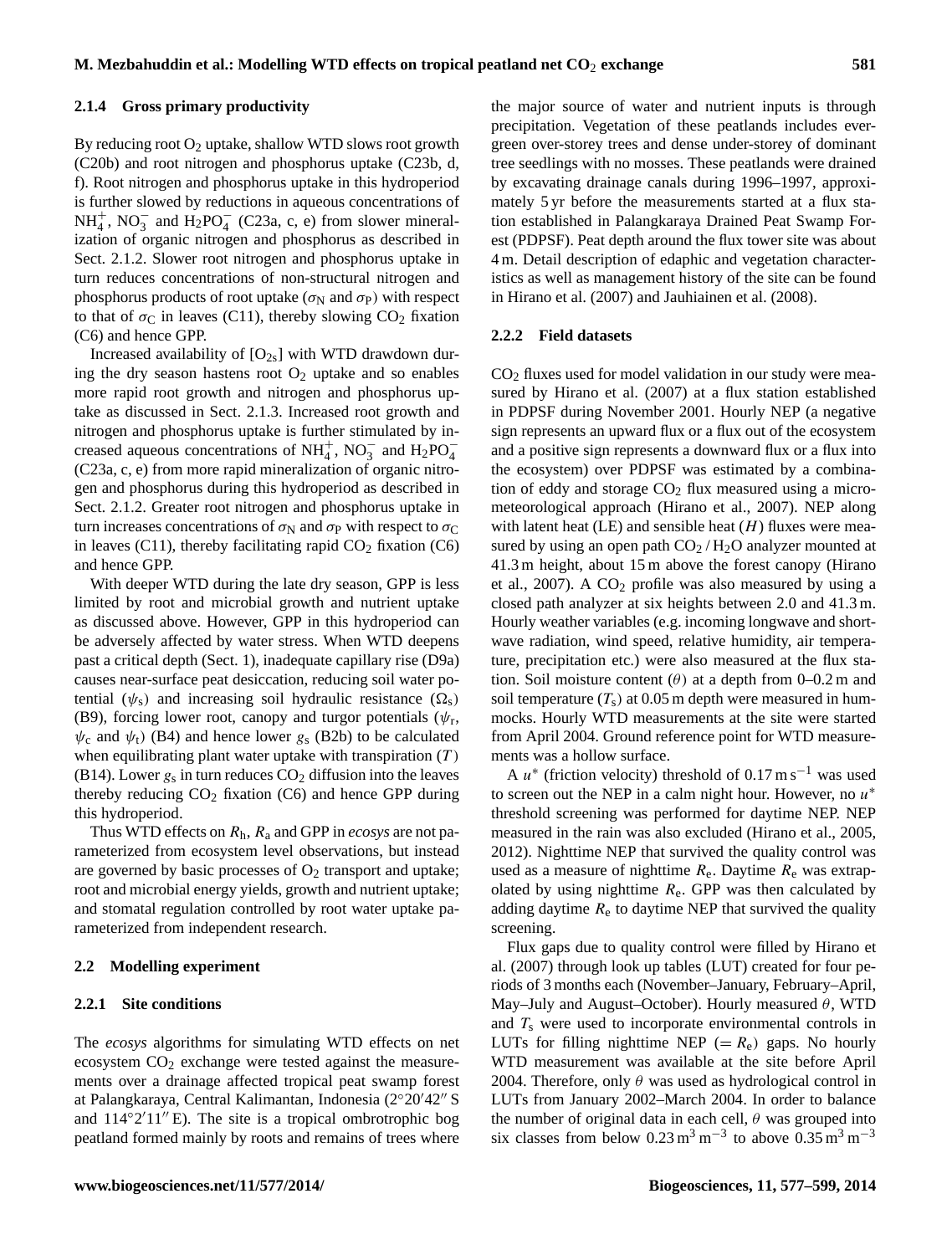with an interval of  $0.03 \text{ m}^3 \text{ m}^{-3}$ .  $T_s$  was also grouped into five classes from 25 to 30 °C with an interval of  $1\degree$ C. In filling GPP gaps, photosynthetic photon flux density (PPFD) and vapour pressure deficit  $(D)$  were used as environmental factors to create LUTs similar to those used for  $R_{e}$ . PPFD and D were grouped into eight classes from 5–250 to above 1750 µmol m<sup>-2</sup> s<sup>-1</sup> at intervals of 250 µmol m<sup>-2</sup> s<sup>-1</sup> and three classes of below 1.2, 1.2–1.8 and above 1.8 kPa, respectively. Finally, NEP gaps during daytime hours were calculated by the differences between gap-filled GPP and estimated daytime  $R_e$ .

A more detailed description of eddy covariance (EC) methodology, measurement techniques, quality control, and partitioning and gap filling of fluxes can be found in Hirano et al. (2007, 2012).

# **2.2.3 Model run**

For our modelling experiment, the PDPSF landscape was represented by one hummock and one hollow grid cell each of which had a dimension of  $1 \text{ m} \times 1 \text{ m}$ . Both of the grid cells had identical soil properties except that the hollow grid cell had a fibric layer thinner by 0.15 m than the hummock cell to represent the average site micro-topography described by Jauhiainen et al. (2008) (Table 1). Physical and hydrological characteristics of the PDPSF peatland and their representation in our modelling study were described in our concurrent paper on modelling seasonal variation in WTD and surface energy exchange over PDPSF (Mezbahuddin et al., 2014). Very high carbon and nitrogen to phosphorus ratios  $(C: N \text{ and } C: P)$  with low pH are typical characteristics of tropical peatlands which were represented in our modelling experiment by inputs measured either at the same site or at similar surrounding sites (Table 1). Both hummock and hollow grid cells were seeded with evergreen tropical rainforest over- and under-storey vascular vegetation using the same plant functional types used in an earlier study on an Amazonian rainforest (Grant et al., 2009), but selecting 0.2 for root porosity  $(\theta_{pr})$  used in root  $O_2$  transport (D17d) to represent wetland plant adaptation (Visser et al., 2000). These peatlands under study are generally devoid of mosses and hence we did not simulate any moss species. The model was then run for 44 yr (40 yr of spin up and 4 yr of simulation run) under repeating 4 yr sequences of hourly weather data (solar radiation, air temperature, wind speed, humidity and precipitation) recorded at the site from 2002 to 2005. The spin up period allowed  $CO<sub>2</sub>$  exchange in the model to achieve stable values through successive weather sequences. Model results for the 4 yr of simulation run were compared with measurements at PDPSF from 2002–2005.

## **2.2.4 Model validation**

Hourly  $CO<sub>2</sub>$  fluxes modelled over the hummock and the hollow were spatially averaged to represent 50 : 50 hummockhollow ratios as described by Jauhiainen et al. (2008), and then regressed on hourly measured  $EC CO<sub>2</sub>$  fluxes for each year from 2002–2005. Model performance was evaluated from regression intercepts ( $a \rightarrow 0$ ), slopes ( $b \rightarrow 1$ ) and coefficients of determination ( $R^2 \rightarrow 1$ ) for each study year in order to test whether there was any systematic divergence between the modelled and EC measured as well as between modelled and gap-filled  $CO<sub>2</sub>$  fluxes. This test is very important since any small divergence between hourly modelled and EC measured as well as between hourly modelled and gap-filled CO<sub>2</sub> fluxes can result in a large divergence between modelled and EC-gap filled annual estimates.

## **2.2.5 Analyses of model results**

In order to examine WTD effects on seasonal variations in NEP as proposed in hypotheses 1, 2 and 3 of our study, we chose daily modelled and EC-gap filled NEP for 30 days each from the three WTD hydroperiods, i.e. shallow, intermediate and deep, for 2002–2005. These 30 day periods were chosen based on the greatest availability of EC measured  $CO<sub>2</sub>$ fluxes that passed the quality control procedure described in Sect. 2.2.2. We then performed single factor analyses of variance (ANOVA) for the modelled and EC-gap filled NEP to test whether the means of daily NEP significantly differed among different hydroperiods. A significant difference in mean NEP between two particular hydroperiods meant the variation in mean NEP between those hydroperiods was larger than the day to day variation in NEP within each of those hydroperiods. This test would signify the consistency of seasonal variations in NEP as a result of WTD fluctuations.

## **2.2.6 Model sensitivity to drained vs. undrained WTD**

WTD in the modelled grid cells in *ecosys* arises from water exchanges with the atmosphere in the forms of vertical water influxes (e.g. precipitation) and effluxes (e.g. evapotranspiration) through a surface boundary and in the forms of recharge and discharge with an adjacent ecosystem through lateral boundaries. The distance  $(L_t)$  and hydraulic gradient between modelled WTD and a set external water table depth (WTDx, representing mean WTD of the adjacent watershed) generally governs the rate of lateral recharge and discharge (D10, D10a). All modelled WTDs were spatially averaged for the hummock and the hollow grid cell with reference to the hollow surface. The  $WTD_x$  for the simulation in this study was set at 0.45 m below the hollow surface (i.e. 0.60 m below the hummock surface) so as to represent the average watershed WTD measured for our drained site (Hirano et al., 2012).  $L_t$  was set to 400 m in all directions which was the nearest distance from the study site to the drainage canal (Hirano et al., 2012). Since drainage is a key disturbance reported to alter WTD and hence C balance of Southeast Asian peatlands (Couwenberg et al., 2009; Hooijer et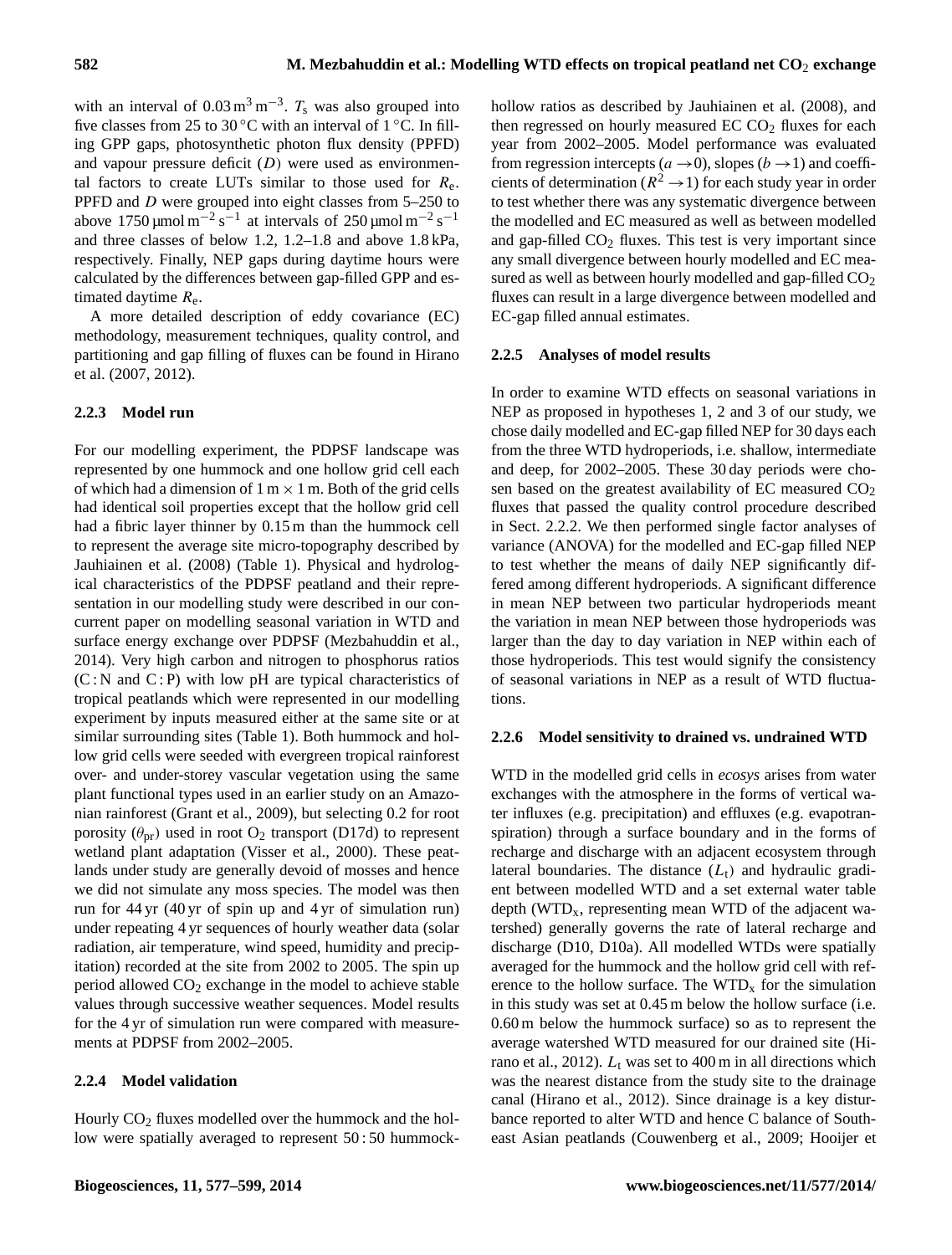| $D_{\text{human}}$<br>(m) | $D_{\text{holl}}$<br>(m) | <b>TOC</b><br>$(g \, kg^{-1})$ | <b>TON</b><br>$(g\text{Mg}^{-1})$ $(g\text{Mg}^{-1})$ | TP  | pH   | <b>CEC</b><br>$\text{(cmol+kg}^{-1})$ |
|---------------------------|--------------------------|--------------------------------|-------------------------------------------------------|-----|------|---------------------------------------|
| 0.01                      |                          |                                |                                                       | 256 |      |                                       |
| 0.05                      |                          | 500                            | 18000                                                 | 238 | 3.78 | 37.5                                  |
| 0.15                      |                          |                                |                                                       | 192 |      |                                       |
| 0.16                      | 0.01                     |                                |                                                       |     |      |                                       |
| 0.20                      | 0.05                     | 500                            | 18000                                                 | 143 | 3.78 | 37.5                                  |
| 0.25                      | 0.10                     |                                |                                                       |     |      |                                       |
| 0.40                      | 0.25                     |                                |                                                       |     |      |                                       |
| 0.60                      | 0.45                     | 500                            | 14 000                                                | 115 | 3.75 | 37.5                                  |
| 0.80                      | 0.65                     |                                |                                                       |     |      |                                       |
| 1.00                      | 0.85                     |                                |                                                       |     |      |                                       |
| 1.20                      | 1.05                     |                                |                                                       |     |      |                                       |
| 1.40                      | 1.25                     | 500                            | 14 000                                                | 49  | 3.75 | 37.5                                  |
| 1.60                      | 1.45                     |                                |                                                       |     |      |                                       |
| 1.80                      | 1.65                     |                                |                                                       |     |      |                                       |
| 4.00                      | 3.85                     |                                |                                                       |     |      |                                       |

Table 1. Key soil properties as *ecosys* inputs to represent a drainage affected tropical peat swamp forest at Palangkaraya, Indonesia \*.

 $*D_{\text{human}} =$  depth from hummock surface,  $D_{\text{holl}} =$  depth from hollow surface, TOC = total organic C (maximum limit of input for TOC concentration in *ecosys* is used from an average of TOC values for top 4 m of a 9 m deep tropical peat column measured by Page et al., 2004), TON = total organic nitrogen and TP = total phosphorus (values obtained from Page et al., 1999), pH and CEC = cation exchange capacity (values obtained from Sayok et al., 2007).

al., 2010), we performed a parallel simulation with  $WTD<sub>x</sub>$ raised from 0.45 m below the hollow surface to 0.15 m above the hollow surface (i.e. level with the hummock surface) with everything else unchanged to represent the undrained condition. The difference between the two  $WTD_xs$  was based on the maximum observed difference between mean annual WTDs over our drained site and a nearby similar undrained site as reported by Hirano et al. (2012). The purpose of this undrained simulation was to test the sensitivity of the modelled NEP to the difference in drained vs. undrained WTD. A more detailed description of how subsurface hydrology, water balance and surface energy exchange over PDPSF was simulated can be found in our concurrent paper on modelling seasonal variation in WTD and surface energy exchange over PDPSF (Mezbahuddin et al., 2014).

#### **3 Results**

## **3.1 Modelled vs. measured ecosystem net CO<sup>2</sup> fluxes**

Regressions of hourly modelled vs. measured net ecosystem CO<sub>2</sub> fluxes gave intercepts within 1.0 μmol m<sup>-2</sup> s<sup>-1</sup> of zero, and slopes within 0.1 of one, indicating minimal bias in modelled values for all years of the study except 2005 when modelled fluxes gave a positive bias slightly greater than 1.0 µmol m<sup>-2</sup> s<sup>-1</sup> (Table 2). Values for coefficients of determination ( $R^2$ ) and root-mean-square for errors (RMSE) were  $\sim$  0.8 (P < 0.0001) and  $\sim$  5.0 µmol m<sup>-2</sup> s<sup>-1</sup> (Table 2). Much of the unexplained variance in EC-measured  $CO<sub>2</sub>$ 

fluxes could be attributed to a random error of ca. 20 % in EC methodology (Wesely and Hart, 1985). This attribution was corroborated by root-mean-squares for random errors (RMSRE) in EC measurements, calculated for forests with similar  $CO<sub>2</sub>$  fluxes from Richardson et al. (2006) that were similar to RMSE. These similar values indicated that further constraint in model testing could not be achieved without further precision in EC measurements. Regressions of modelled vs. gap-filled  $CO<sub>2</sub>$  fluxes gave larger slopes than those of modelled vs. EC-measured CO<sub>2</sub> fluxes despite higher  $R^2$  and lower RMSEs, indicating the diurnal variation of the modelled  $CO<sub>2</sub>$  fluxes was systematically larger than that of the gap-filled  $CO<sub>2</sub>$  fluxes (Table 2). Further investigation into hourly simulated vs. gap-filled and simulated vs. EC measured net ecosystem  $CO<sub>2</sub>$  fluxes suggested that modelled nighttime fluxes were systematically larger than the gapfilled nighttime fluxes particularly in the rainy season when valid EC measured data were scarce (Fig. 1). However, modelled nighttime fluxes showed good agreement with more available valid EC measured nighttime fluxes during the dry season (Fig. 1).

# **3.2 Seasonal variation in WTD and daily net ecosystem CO<sup>2</sup> exchange**

WTD in PDPSF showed distinct seasonality in each year from 2002 to 2005 (Mezbahuddin et al., 2014). Observed WTDs were typically within 0.3 m of the hollow surface during the rainy season (November–April) increasing to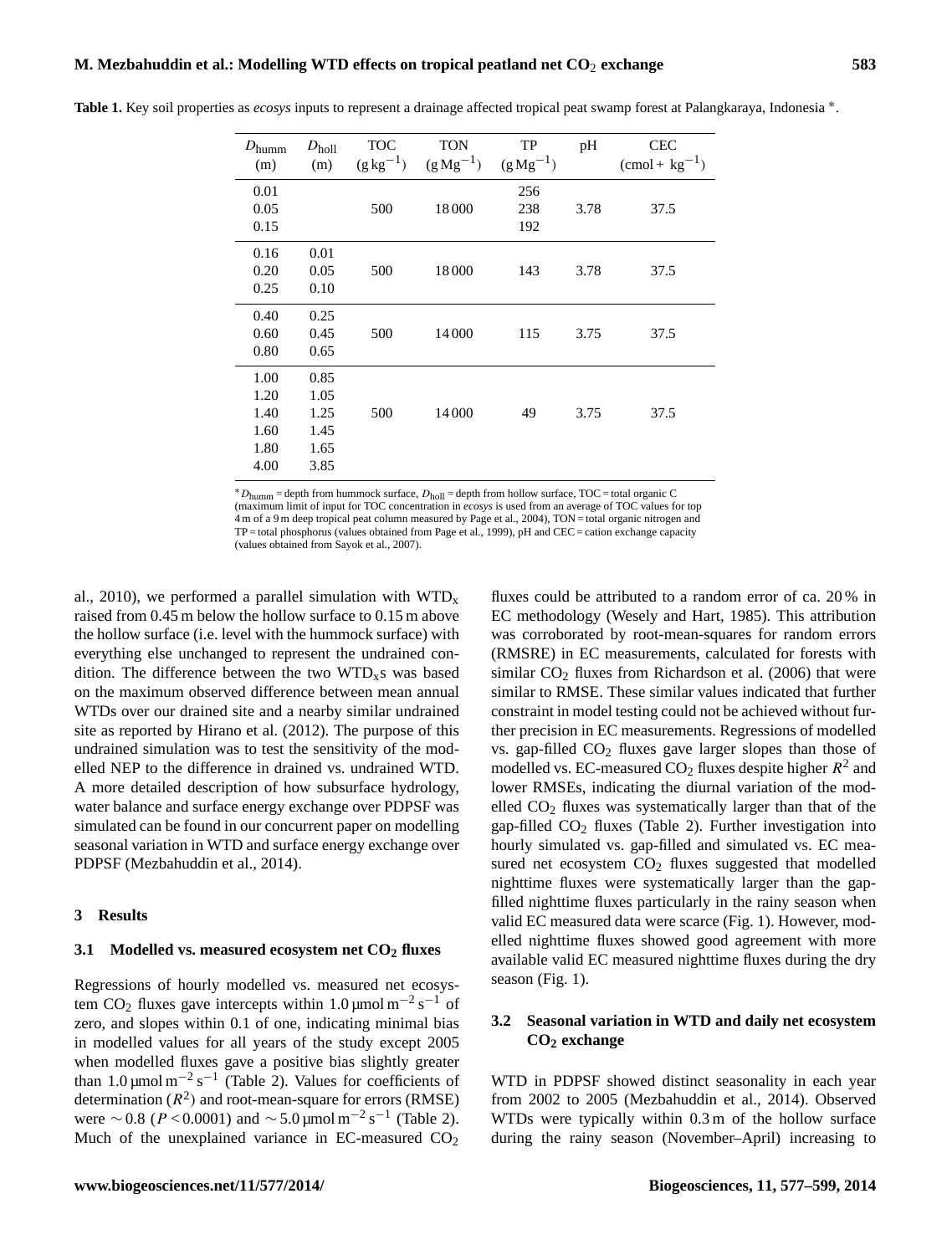0.5–0.8 m below the hollow surface at the onset of the dry season (May–July) (Figs. 2–5). During late dry seasons (August–October) observed WTD fell below 1.0 m from the hollow surface (Figs. 2–5). Increasing amounts and declining seasonality of precipitation caused the wet to dry season drawdown of WTD to be more and more gradual from the driest year 2002 to the wettest year 2005 (Figs. 2–5).

NEP (a negative sign represents C source and a positive sign represents C sink) modelled and measured over PDPSF showed a distinct seasonality, with negative values over shallow WTD (within 0.3 m below the hollow surface) during the rainy season, near zero or slightly positive values over intermediate WTD (0.5–0.8 m below the hollow surface) during the early dry season, and returning to negative values over deep WTD  $(>1.0 \text{ m}$  below the hollow surface) in the late dry season during each year from 2002 to 2005 (Figs. 2– 5). These values indicated that the ecosystem was a C source when the WTD was shallow, became C neutral or a small sink when WTD receded to an intermediate position, and again became a large source of C when WTD further deepened (Figs. 2–5).

Modelled and EC-gap filled NEP during intermediate WTD hydroperiods were significantly ( $P < 0.01$ ) higher than those during shallow WTD hydroperiods during 2002–2003 (Fig. 6). Both the modelled and EC-gap filled NEP showed similar trend of increasing NEP from shallow to intermediate WTD hydroperiods during 2004–2005. However, only the increases in modelled NEP from shallow to intermediate WTD hydroperiods in those years were statistically significant ( $P < 0.01$ ) (Fig. 6). Both modelled (in 2002–2004) and EC-gap filled (in 2002–2005) NEP during deep WTD hydroperiods was significantly ( $P < 0.01$ ) lower than that during intermediate WTD hydroperiods (Fig. 6). This seasonal trend in NEP also varied interannually depending upon the duration and intensity of dry seasons. For instance, NEP during the deep WTD hydroperiod was more negative in a drier dry season (2002–2004, Figs. 2–4 and 6) than that in a wetter dry season (2005, Figs. 5–6).

In addition to the successful simulations of interannual variation in seasonal cycles of NEP, *ecosys* was adequately sensitive to the short-term variations in NEP caused by changes in weather. There were several short-term dips in EC-gap filled NEP, e.g. DOY 160–170 in 2002 (Fig. 2), DOY 258–262 in 2003 (Fig. 3), DOY 143–146 in 2004 (Fig. 4), DOY 259–262 in 2005 (Fig. 5) etc. caused by smaller  $CO<sub>2</sub>$ influxes and larger  $CO<sub>2</sub>$  effluxes on cloudy and rainy days. These dips were modelled from less  $CO<sub>2</sub>$  fixation under lower  $R_n$  and/or from flushes of soil  $CO_2$  effluxes due to rewetting surface residues from a rainfall following a dry period (Grant et al., 2012b).

# **3.3 Seasonal variation in WTD and diurnal CO<sup>2</sup> exchange**

In order to examine WTD effects on ecosystem diurnal net  $CO<sub>2</sub>$  exchange, we compared hourly modelled net  $CO<sub>2</sub>$ fluxes against  $EC$ -gap filled  $CO<sub>2</sub>$  fluxes binned for the three WTD hydroperiods, i.e. shallow, intermediate and deep from 2002–2005 (Fig. 7). During 2002–2003, modelled downward  $CO<sub>2</sub>$  fluxes were suppressed over shallow WTD during the rainy seasons, became larger over intermediate WTD during the early dry seasons, and again suppressed over deeper WTD during the late dry seasons, as were also apparent in EC-gap filled CO<sup>2</sup> fluxes (Fig. 7). During 2004, modelled downward fluxes followed the same seasonal pattern as in 2002–2003 but EC-gap filled fluxes showed clear suppression in only the deep WTD hydroperiod (Fig. 7). Both modelled and EC-gap filled downward  $CO<sub>2</sub>$  fluxes during 2005, however, increased with deepening WTD with no suppression during late dry season (Fig. 7). Suppressions of downward CO<sub>2</sub> fluxes during deep WTD periods varied interannually depending upon the duration and intensity of the hydroperiods. For instance, suppression of modelled and ECgap filled downward  $CO<sub>2</sub>$  fluxes during the deep WTD hydroperiods was stronger during the drier late dry seasons of 2002 and 2004, less strong in wetter late dry season of 2003 and absent in the wettest late dry season of 2005 (Fig. 7)

Limited precision and frequency of EC-measured nighttime  $CO<sub>2</sub>$  fluxes caused by insufficient nighttime turbulence made the comparison of modelled vs. EC-gap filled upward  $CO<sub>2</sub>$  fluxes more difficult than that for downward  $CO<sub>2</sub>$  fluxes. EC-gap filled upward CO<sub>2</sub> fluxes (=  $R_e$ ) showed no significant change except a small decrease during 2003 with WTD drawdown from rainy to early dry seasons and marked increases with further deepening of WTD in late dry seasons during 2002–2005 (Fig. 7). These effects of seasonal WTD variation on upward  $CO<sub>2</sub>$  fluxes (=  $R<sub>e</sub>$ ) were reasonably well simulated except that the modelled decrease in upward  $CO<sub>2</sub>$ fluxes from shallow to intermediate WTD hydroperiod in 2003 was smaller than that in EC-gap filled fluxes (Fig. 7). Moreover, modelled upward  $CO_2$  fluxes (=  $R_e$ ) had a small decrease from rainy to dry season in 2005 which was not apparent in EC-gap filled fluxes (Fig. 7). Increase in EC-gap filled upward  $CO_2$  fluxes (=  $R_e$ ) from intermediate to deep WTD hydroperiod was not prominent in modelled upward fluxes during 2002 (Fig. 7).

Both modelled and EC-gap filled downward  $CO<sub>2</sub>$  fluxes increased from shallow to intermediate WTD hydroperiods during 2002, 2003 and 2005 while upward  $CO_2$  fluxes (=  $R_e$ ) decreased little or not at all, suggesting that GPP was raised by gradual drawdown of WTD from the rainy to early dry season (Fig. 7). An increase in  $R_n$  from the rainy to early dry season may have contributed to the increase in downward  $CO<sub>2</sub>$  fluxes during 2002 (Figs. 2b and 7). However, a similar increase in  $R_n$  from the rainy to early dry seasons during 2003 and 2004 did not coincide with a similar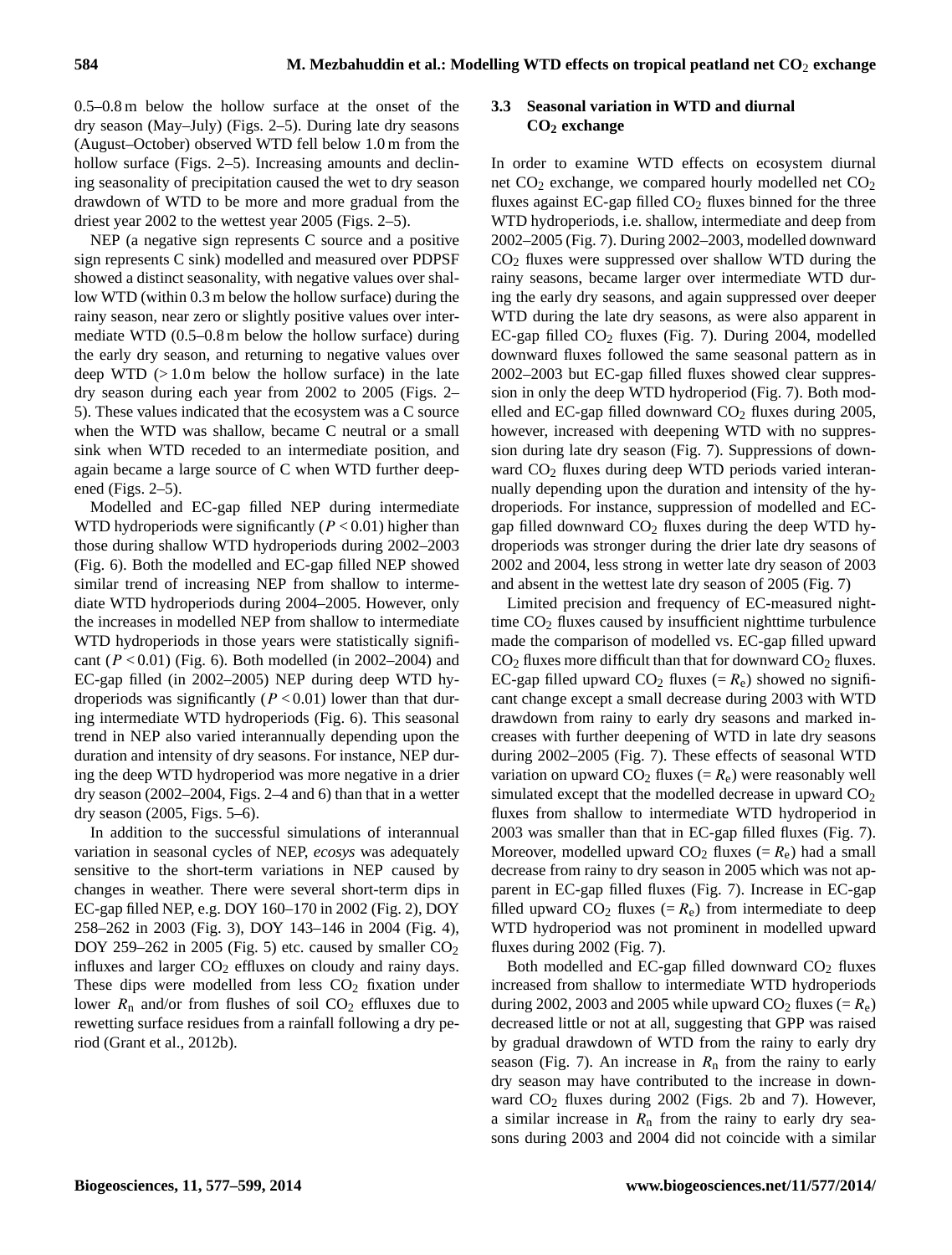Year Precipitation *n* a b  $R^2$  RMSE RMSRE  $\text{(mm yr}^{-1})$ Modelled vs. EC measured CO<sub>2</sub> fluxes recorded at  $u^* > 0.17$  m s<sup>-1</sup> 2002 1852 3007 0.82 1.03 0.77 5.7 5.5 2003 2291 2595 0.11 1.05 0.83 4.9 5.9 2004 2560 3299 0.61 1.01 0.83 4.9 5.8 2005 2620 3164 1.09 1.01 0.81 5.2 5.6 Modelled vs. gap-filled CO<sub>2</sub> fluxes 2002 1852 5753 0.23 1.19 0.93 2.5 2003 2291 6165 −0.51 1.14 0.92 2.8 2004 2560 5485 −0.76 1.08 0.92 2.6 2005 2620 5494 −0.35 1.10 0.93 2.3

Table 2. Modelled vs. measured net ecosystem CO<sub>2</sub> fluxes over a drainage affected tropical peat swamp forest at Palangkaraya, Indonesia<sup>\*</sup>.

\*  $(a, b)$  from simple linear regressions of modelled on measured.  $R^2$  = coefficient of determination and RMSE = root-mean-square for errors from simple linear regressions of measured on modelled. All measured values were recorded at  $u^*$  (friction velocity) > 0.17 m s<sup>-1</sup>. RMSRE = root-mean-square for random errors in EC measurements calculated by inputting EC fluxes recorded at  $u^* > 0.17$  m s<sup>-1</sup> into algorithms for estimation of random errors in EC measurements developed for forests by Richardson et al. (2006).



**Fig. 1.** Hourly EC measured, gap-filled and simulated net ecosystem  $CO_2$  fluxes and observed and simulated soil water contents ( $\theta$ ) from 0–0.20 m depth of the hummock during 2002 and 2003 over a drainage affected tropical peat swamp forest at Palangkaraya, Indonesia.

increase in downward flux, whereas no change in  $R_n$  between those hydroperiods during 2005 coincided with an increase in downward  $CO<sub>2</sub>$  fluxes (Figs. 3–5 and 7). Moreover, an increase in D from rainy to early dry season (Fig. 6f) did not cause a decline in downward  $CO<sub>2</sub>$  fluxes during 2002– 2005 (Fig. 7). These confounding effects of  $R_n$  and D on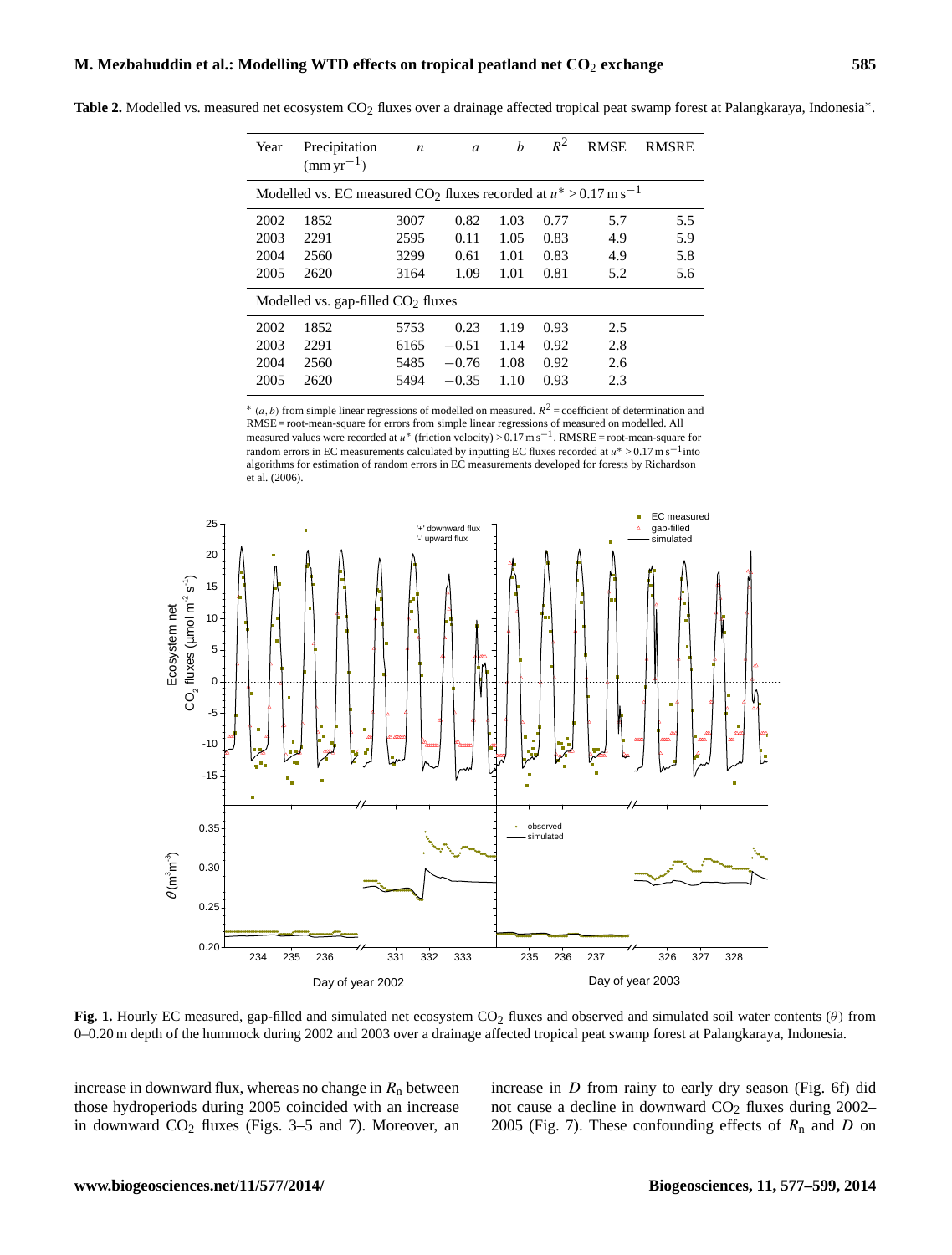

**Fig. 2. (a)** Three day moving averages of simulated and EC-gap filled estimates of net ecosystem productivity (NEP). Solid squares indicate sums of 24 values more than 1/2 of which were recorded at  $u^*$  (friction velocity) > 0.17 m s<sup>-1</sup>, open squares indicate sums of 24 values more than 1/2 of which were gap-filled, and open triangles indicate sums of 24 values all of which were gap-filled; **(b)** hourly measured precipitation  $(P)$  and three day moving averages of simulated and measured net radiation  $(R_n)$ ; and  $(c)$  monthly measured (values digitally obtained from Hirano et al., 2012) and daily modelled water table depths (WTD) from hollow surface during 2002 over a drainage affected tropical peat swamp forest at Palangkaraya, Indonesia. Negative values of WTD mean depths below the ground.

modelled and EC-gap filled downward  $CO<sub>2</sub>$  fluxes further indicated that there was a consistent increase in GPP from shallow to intermediate WTD hydroperiods which was driven by eco-hydrology rather than micrometeorology. Larger declines in downward modelled and EC-gap filled  $CO<sub>2</sub>$  fluxes than the increases in upward  $CO<sub>2</sub>$  fluxes (=  $R<sub>e</sub>$ ) from intermediate to deep WTD hydroperiods during 2002–2004 indicated GPP suppression by deep WTD (Fig. 7). Higher D (e.g. during 2002–2004 in Fig. 6f) and lower  $R_n$  (e.g. due to smoke haze shading from surrounding forest and peat fires during 2002 in Fig. 2b as mentioned by Hirano et al., 2007) may have further contributed to GPP suppression during deep WTD hydroperiods (Fig. 7). However, interannual variation in the intensity of GPP suppression (Fig. 7) coincided with that in the duration and intensity of dry seasons irrespective of changes in D and  $R_n$  (Figs. 2–6), as described earlier, further suggested the significance of hydrological control over micrometeorological control in suppressing GPP during deep WTD hydroperiods.

Therefore, a gradual drawdown of WTD from rainy to early dry season resulted in higher NEP mainly by raising GPP with no change or little decrease in  $R_e$  (Figs. 2–7). Further drawdown of WTD during late dry season forced NEP to decline by a combination of reduced GPP and in-



**Fig. 3. (a)** Three day moving averages of simulated and EC-gap filled estimates of net ecosystem productivity (NEP). Solid squares indicate sums of 24 values more than 1/2 of which were recorded at  $u^*$  (friction velocity) > 0.17 m s<sup>-1</sup>, open squares indicate sums of 24 values more than 1/2 of which were gap-filled, and open triangles indicate sums of 24 values all of which were gap-filled; **(b)** hourly measured precipitation  $(P)$  and three day moving averages of simulated and measured net radiation  $(R_n)$ ; and  $(c)$  monthly measured (values digitally obtained from Hirano et al., 2012) and daily modelled water table depths (WTD) from hollow surface during 2003 over a drainage affected tropical peat swamp forest at Palangkaraya, Indonesia. Negative values of WTD mean depths below the ground.

creased  $R_e$  (Figs. 2–7). This seasonal effect of WTD on NEP through its effects on GPP and  $R_e$  can also be corroborated by the quadratic curve fittings between monthly modelled and EC-derived NEP, GPP and  $R_e$  vs. monthly modelled and observed WTD. Such curve fittings between NEP and WTD yielded goodness of fits  $(R^2)$  of 0.61 (modelled NEP vs. modelled WTD) and 0.53 (EC-derived NEP vs. observed WTD) indicating a small increase in NEP from shallow to intermediate WTD hydroperiods and a remarkable decline in NEP from intermediate to deep WTD hydroperiods during 2002–2004 (Fig. 8). The quadratic relationships between GPP and WTD ( $R^2 = 0.14$  for modelled GPP vs. modelled WTD and  $R^2 = 0.10$  for EC-derived GPP vs. observed WTD) indicated that increases in GPP from shallow to intermediate WTD hydroperiods contributed to increases in NEP and declines in GPP from intermediate to deep WTD hydroperiods contributed to declines in NEP (Fig. 8).  $R_e$  and WTD relationships ( $R^2 = 0.53$  for modelled  $R_e$  vs. modelled WTD and  $R^2 = 0.60$  for EC-derived  $R_e$  vs. observed WTD) indicated that no change or small decreases in  $R<sub>e</sub>$  from shallow to intermediate WTD hydroperiods contributed little to increases in NEP, and large increases in  $R<sub>e</sub>$  from intermediate to deep WTD hydroperiods contributed substantially to declines in NEP (Fig. 8). Though monthly modelled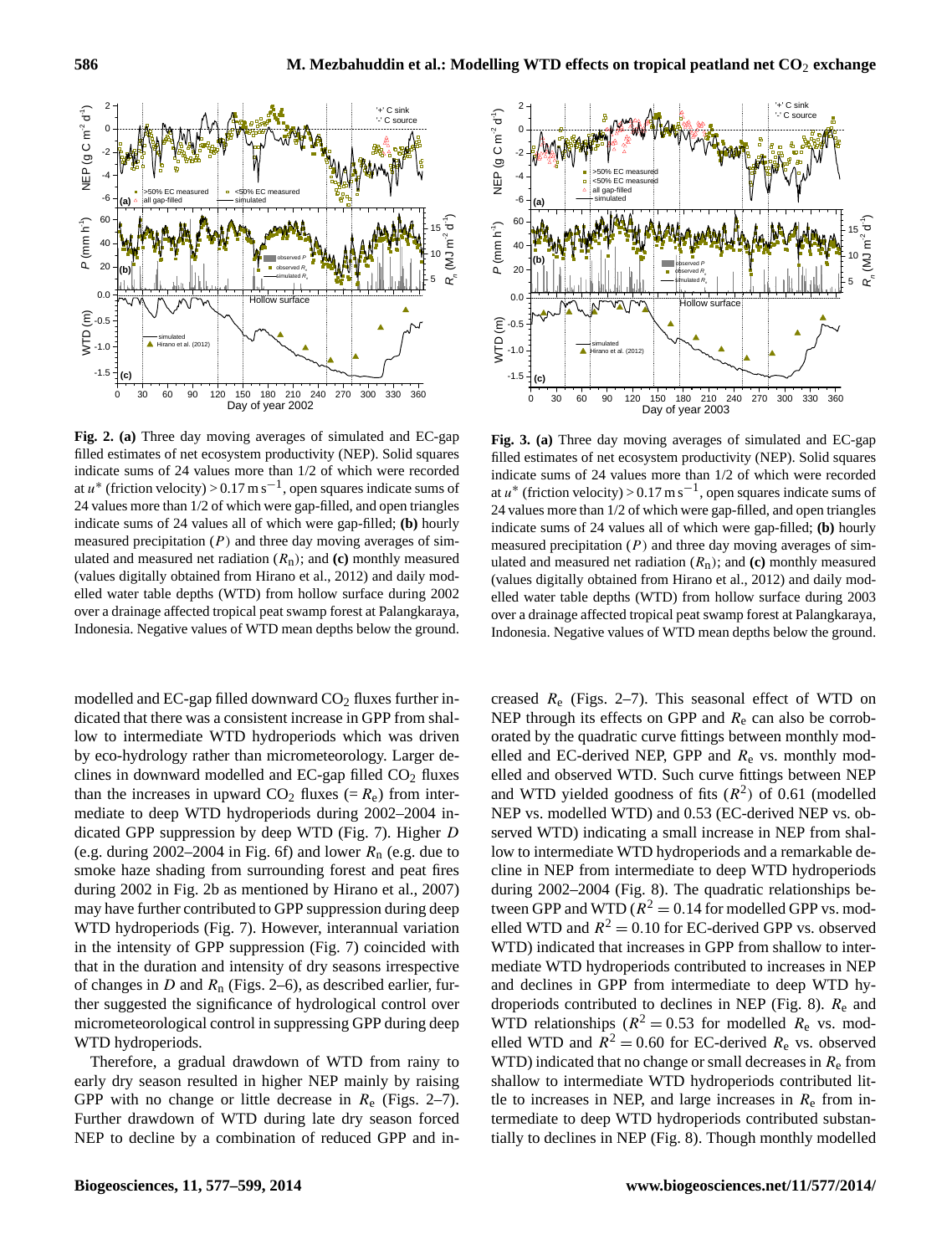

**Fig. 4. (a)** Three day moving averages of simulated and EC-gap filled estimates of net ecosystem productivity (NEP). Solid squares indicate sums of 24 values more than 1/2 of which were recorded at  $u^*$  (friction velocity) > 0.17 m s<sup>-1</sup>, open squares indicate sums of 24 values more than 1/2 of which were gap-filled, and open triangles indicate sums of 24 values all of which were gap-filled; **(b)** hourly measured precipitation  $(P)$  and three day moving averages of simulated and measured net radiation  $(R_n)$ ; and  $(c)$  monthly measured (values digitally obtained from Hirano et al., 2012), daily measured (site measurements mentioned in Hirano et al., 2007) and daily modelled water table depths (WTD) from hollow surface during 2004 over a drainage affected tropical peat swamp forest at Palangkaraya, Indonesia. Negative values of WTD mean depths below the ground.

NEP values were similar to EC-gap filled NEP values, both monthly modelled GPP and  $R_e$  were systematically larger than EC-derived GPP and  $R_e$  (Fig. 8).

## **3.4 Interannual variation in WTD and NEP**

Interannual variation in WTD over PDPSF from 2002 to 2005 was mainly caused by differences in annual precipitation. Increasing amount of annual precipitation from the driest year 2002 to the wettest year 2005 drove a gradually shallower average annual modelled and measured WTD from 2002 to 2005 (Table 3). Variation in annual estimates of neither modelled nor EC-gap filled evapotranspiration (ET) from 2002 to 2005 did correlate with that in average annual modelled or observed WTD (Table 3). However, modelled lateral discharge increased from 2002 to 2005 with decreasing WTD (Table 3). This interannual variation in WTD caused interannual variation in NEP over PDPSF from 2002 to 2005. A gradual rise in both modelled and EC-gap filled annual NEP was found from 2002 to 2004 with progressively shallower WTD (Table 3). However, modelled NEP was considerably lower than the EC-gap filled estimates of NEP in 2003 and 2004 (Table 3). The decreasing WTD from 2002



**Fig. 5. (a)** Three day moving averages of simulated and EC-gap filled estimates of net ecosystem productivity (NEP). Solid squares indicate sums of 24 values more than 1/2 of which were recorded at  $u^*$  (friction velocity) > 0.17 m s<sup>-1</sup> and open squares indicate sums of 24 values more than 1/2 of which were gap-filled; **(b)** hourly measured precipitation  $(P)$  and three day moving averages of simulated and measured net radiation  $(R_n)$ ; and  $(c)$  daily measured (values digitally obtained from Sundari et al., 2012 and measured in situ as mentioned in Hirano et al., 2007) and modelled water table depths (WTD) from hollow surface during 2005 over a drainage affected tropical peat swamp forest at Palangkaraya, Indonesia. Negative values of WTD mean depths below the ground.

to 2005 reduced modelled annual GPP,  $R_a$  and  $R_h$  and hence  $R_{\rm e}$  (Table 3), although this reduction could not be corroborated from EC-derived estimates. In contrast, EC-derived annual GPP increased with decreasing WTD from 2002–2004 but EC-derived  $R_e$  showed no response (Table 3). Moreover, modelled annual GPP and  $R_e$  were consistently larger than the EC-derived estimates during 2002–2004 (Table 3). Similar declines in modelled GPP and  $R_a$  with shallower WTD left modelled NPP almost unchanged throughout the study period (Table 3). However, greater suppression of annual  $R<sub>h</sub>$ by shallow WTD caused annual NEP to become gradually less negative from 2002 to 2005 (Table 3).

# **3.5 Seasonal and annual variations in simulated drained vs. undrained WTD and NEP**

Large negative simulated and EC-gap filled annual NEP during 2002–2005 (Table 3) may reflect disturbance effects of drainage in 1996–1997 which increased WTD. In order to examine the drainage effects on modelled NEP, we performed a drained vs. undrained model sensitivity test as described in Sect. 2.2.6. During the rainy seasons (November–April) from 2002–2005, simulated undrained WTD was always above the hollow surface as opposed to the simulated drained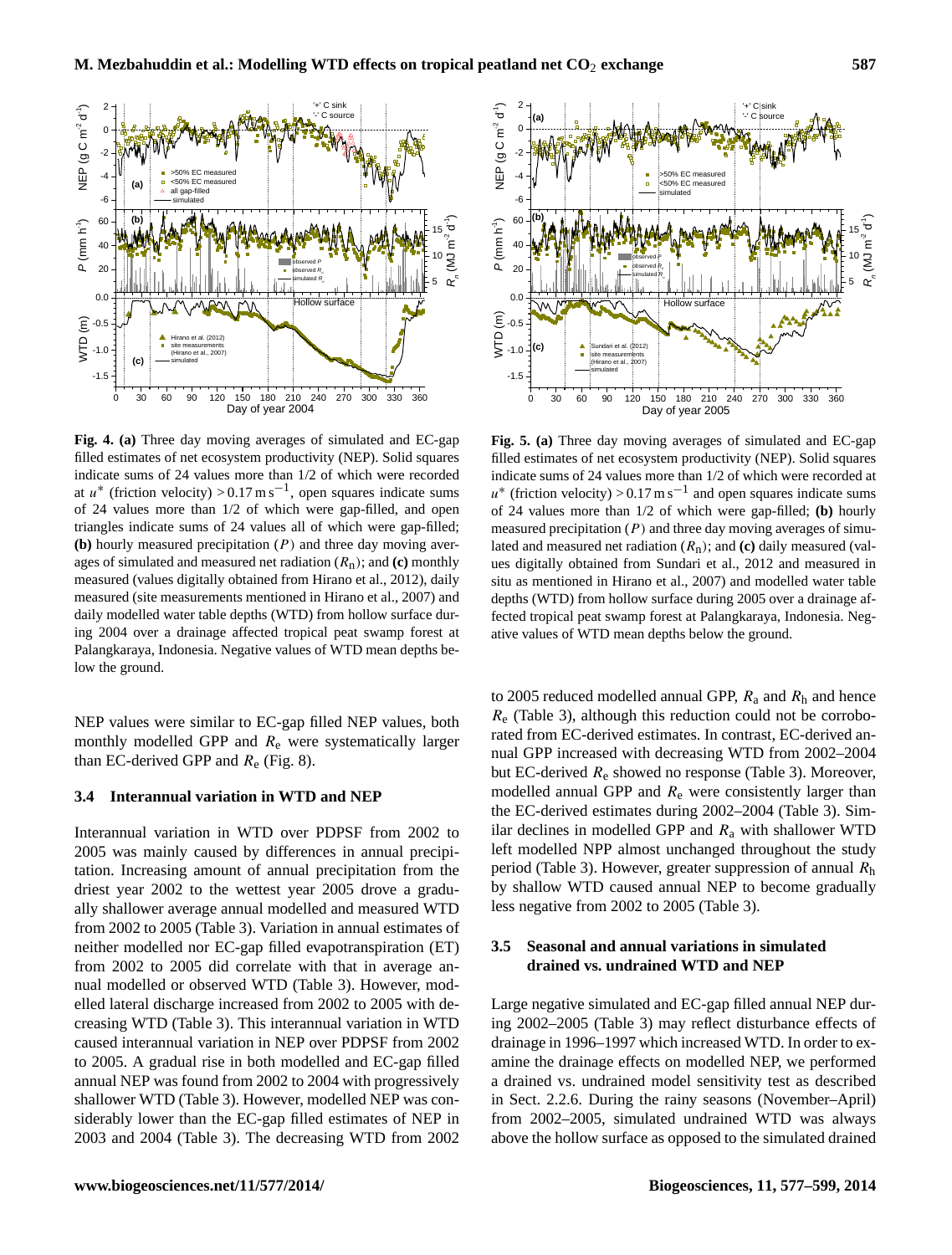|               | Units<br>Year       |        |        |        |        |        |        |        | Values from |                                |
|---------------|---------------------|--------|--------|--------|--------|--------|--------|--------|-------------|--------------------------------|
|               |                     | 2002   |        | 2003   |        | 2004   |        | 2005   |             | other studies                  |
|               |                     | sim    | obs    | sim    | obs    | sim    | obs    | sim    | obs         |                                |
| Precipitation |                     |        | 1852   |        | 2291   |        | 2560   |        | 2620        |                                |
| ET            | $\text{mm yr}^{-1}$ | 1485   | 1325   | 1607   | 1366   | 1545   | 1324   | 1558   | 1310        |                                |
| $\varrho$     |                     | 390    |        | 708    |        | 918    |        | 1067   |             |                                |
| Avg. WTD      | m                   | 0.77   |        | 0.73   | 0.56   | 0.59   | 0.52   | 0.45   | 0.52        |                                |
| <b>GPP</b>    |                     | 4201   | 3254   | 4164   | 3466   | 4109   | 3631   | 4040   |             |                                |
| $R_{\rm a}$   | gC                  | 2909   |        | 2823   |        | 2760   |        | 2778   |             |                                |
| <b>NPP</b>    | $m^{-2}$            | 1292   |        | 1341   |        | 1349   |        | 1262   |             | $900^{\rm b}$ , $1200^{\rm c}$ |
| $R_{\rm h}$   | $yr^{-1}$           | 1901   |        | 1918   |        | 1777   |        | 1635   |             | 2182 <sup>d</sup>              |
| $R_{\rm e}$   |                     | 4810   | 3848   | 4741   | 3844   | 4537   | 3907   | 4413   |             |                                |
| <b>NEP</b>    |                     | $-609$ | $-594$ | $-577$ | $-378$ | $-428$ | $-276$ | $-373$ |             |                                |

**Table 3.** Simulated (sim) and observed (obs) annual water and C balance over a drainage affected tropical peat swamp forest at Palangkaraya, Indonesia<sup>a</sup>.

a ET = evapotranspiration, observed ET for each year was calculated from EC-gap filled hourly latent heat fluxes measured by Hirano et al. (2005);  $Q =$  total lateral discharge; WTD = water table depth, simulated and observed WTDs are averages of data used in Figs. 2c, 3c, 4c and 5c for 2002, 2003, 2004 and 2005 respectively, observed mean WTD for 2002 was not calculated due to the lack of site measurements and/or literature values for the first six months (Fig. 2c); GPP = gross primary productivity, observed GPP values were derived by Hirano et al. (2007) from EC-gap filled net CO<sub>2</sub> flux partitioning (Sect. 2.2.2);  $R_a$  = autotrophic respiration; NPP = net primary productivity (NPP = GPP – Ra);  $R_b$  = heterotrophic respiration;  $R_e$  = ecosystem respiration, observed  $R_e$  values were derived by Hirano et al. (2007) from EC-gap filled net CO<sub>2</sub> flux partitioning (Sect. 2.2.2); and NEP = net ecosystem productivity (NEP = NPP − R<sub>h</sub>), observed NEP values were derived from hourly EC-gap filled net ecosystem CO<sub>2</sub> fluxes measured and gap-filled by Hirano et al. (2007) (Sect. 2.2.2),

b for Amazonian rainforest (Chambers et al., 2004),

<sup>c</sup> for oil palm plantations in tropical peatlands of Malaysia (Melling et al., 2008),

d for a mature *Acacia* plantation in a drained Indonesian peatland with an average WTD of 0.8 m (Jauhiainen et al., 2012b).

WTD where water table never rose above the hollow surface (Fig. 9). The undrained WTD remained ∼ 0.5 m shallower than the drained WTD, and so altered the timing and intensity of the different hydroperiods (Fig. 9). The seasonal variation in simulated undrained WTD followed that in a nearby similar undrained tropical peat swamp forest (Fig. 9).

NEP modelled in the undrained condition was higher (less negative) than that in the drained condition during the rainy seasons (November–April) but similar during the late dry seasons (August–October) (Fig. 10). However in 2004 and 2005, NEP modelled in the undrained simulation was higher than in the drained simulation during late dry season (Fig. 10). Large spikes of negative NEP were simulated in the undrained simulation at the end of the rainy seasons when WTD first declined below the hollow surface (Fig. 10). This decline suddenly increased contact between atmosphere and aqueous  $CO<sub>2</sub>$  in the previously saturated soil, causing rapid degassing. Such spikes were not found in the drained simulation where WTD remained below the hollow surface.

On an annual basis, the undrained simulation produced a shallower average WTD by  $\sim$  0.5 m than the drained simulation over four years i.e. 2002–2005. This reduction in WTD in undrained vs. drained simulation decreased GPP and  $R_a$ slightly, but decreased  $R<sub>h</sub>$  much more, thereby increasing mean annual NEP throughout the study period (Table 4).

#### **4 Discussion**

# **4.1 Modelling hypotheses of WTD effects on seasonal variation in tropical peatland NEP**

Reduction of NEP during both shallow and deep WTD hydroperiods with respect to that in the intermediate WTD hydroperiods was established during 2002–2005 in Sects. 3.2 and 3.3. Reduction of NEP during the shallow WTD hydroperiods was mainly attributed to reduction in GPP that was independent of changes in  $R_n$  and D (Sect. 3.3). Reduction of NEP during the deep WTD hydroperiods, however, was attributed to reduction in GPP irrespective of changes in  $R_n$  and D, and to increase in  $R_e$  irrespective of changes in temperature (variations in mean daily air temperature and mean daily soil temperature measured at 0.05 m depth of the hummocks were less than  $3^{\circ}$ C among the hydroperiods) (Sect. 3.3). The absence of a decline in GPP during the deep WTD hydroperiod in the wettest year 2005 also suggested that there was a considerable interannual variation in WTD effect on tropical peatland NEP that depended on the intensity and duration of dry vs. wet seasons (Sect. 3.3). Seasonal variation in WTD thus affected that in NEP through its effect on both GPP and  $R_e$  as mentioned above independent of variations in other micrometeorological controls such as  $R_n$ , D and temperature. These effects suggested that tropical peatland NEP was reduced by plant processes as affected by soil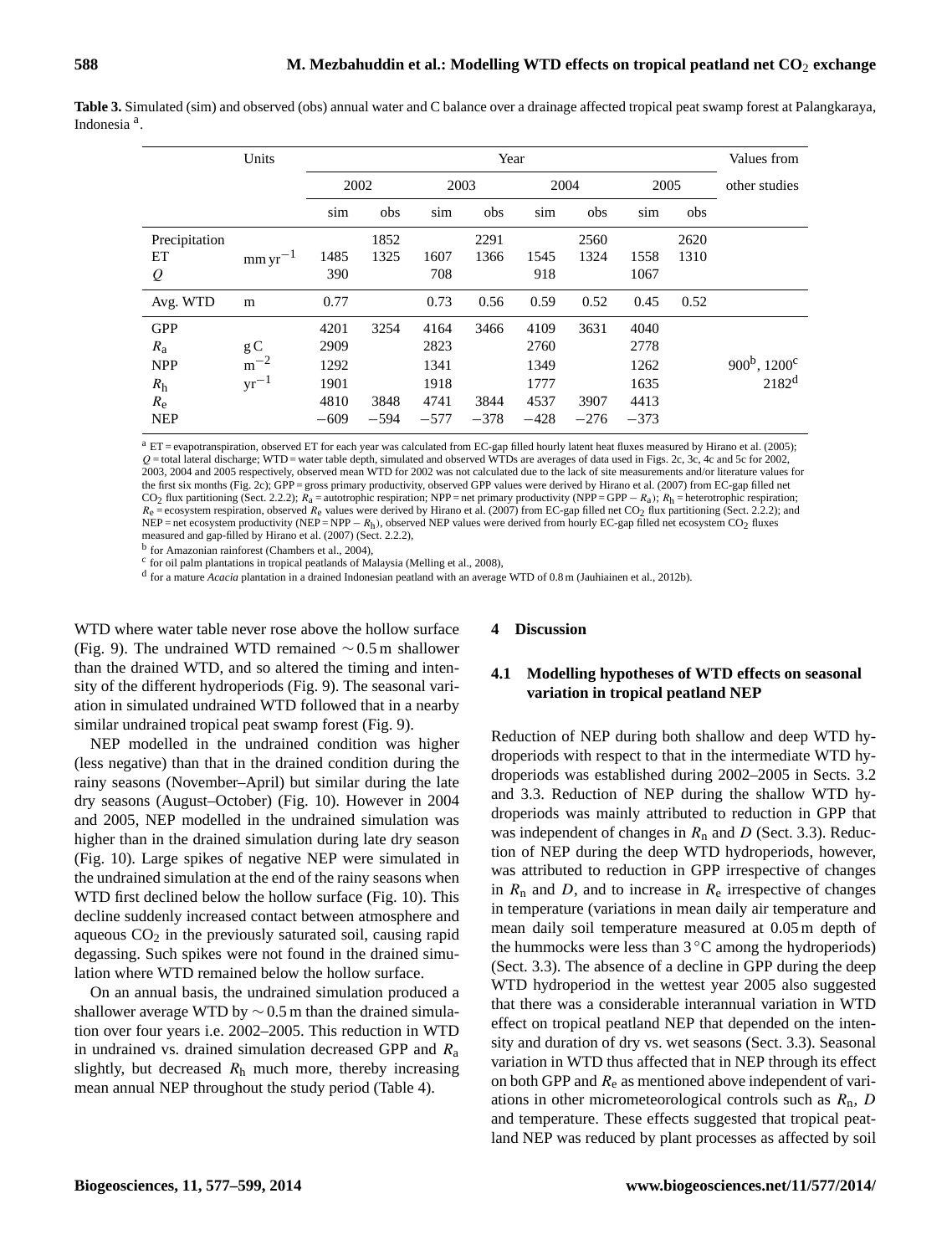|                | Units          | Year   |        |        |        |        |        |        |         |        |        |
|----------------|----------------|--------|--------|--------|--------|--------|--------|--------|---------|--------|--------|
|                |                | 2002   |        | 2003   |        | 2004   |        | 2005   |         | Mean   |        |
|                |                | dr     | undr   | dr     | undr   | dr     | undr   | dr     | undr    | dr     | undr   |
| <b>WTD</b>     | m              | 0.77   | 0.22   | 0.73   | 0.17   | 0.59   | 0.11   | 0.45   | $-0.10$ | 0.59   | 0.10   |
| <b>GPP</b>     |                | 4201   | 3578   | 4164   | 3780   | 4109   | 3695   | 4040   | 3665    | 4123   | 3680   |
| $R_{a}$        | gC             | 2909   | 2412   | 2823   | 2455   | 2760   | 2431   | 2778   | 2396    | 2818   | 2423   |
| <b>NPP</b>     | $m^{-2}$       | 1292   | 1166   | 1341   | 1325   | 1349   | 1264   | 1262   | 1269    | 1311   | 1256   |
| R <sub>h</sub> | $\rm{yr}^{-1}$ | 1901   | 1595   | 1918   | 1636   | 1777   | 1382   | 1635   | 1320    | 1808   | 1483   |
| $R_{\rm e}$    |                | 4810   | 4007   | 4741   | 4091   | 4537   | 3813   | 4413   | 3716    | 4625   | 3907   |
| <b>NEP</b>     |                | $-609$ | $-429$ | $-577$ | $-311$ | $-428$ | $-118$ | $-373$ | $-51$   | $-497$ | $-227$ |

<sup>∗</sup> dr = drained simulation; undr = undrained simulation (Sect. 2.2.6); WTD = water table depth, values are the annual means of simulated WTD data in Fig. 9, positive values represent WTDs below hollow surface and the negative value represents WTD above the hollow surface; GPP = gross primary productivity;  $R_a$  = autotrophic respiration; NPP = net primary productivity (NPP = GPP –  $R_a$ );  $R_h$  = heterotrophic respiration;  $R_e$  = ecosystem respiration; and NEP = net ecosystem productivity (NEP = NPP –  $R_h$ ).



**Fig. 6. (a)** Average simulated daily net ecosystem productivity (NEPsim) **(b)** average EC-gap filled daily net ecosystem productivity (NEPEC−gap) **(c)** average simulated water table depths (WTDsim) **(d)** average observed water table depths (WTDobs) **(e)** total observed precipitation  $(P)$ , and  $(f)$  average mid-day  $(10:00-$ 14:00 LT) vapour pressure deficit  $(D)$  during shallow (DOY 1–30, 41–70, 11–40 and 41–70 in 2002, 2003, 2004 and 2005 respectively), intermediate (DOY 121–150, 146-1-75, 181–210 and 121– 150 in 2002, 2003, 2004 and 2005 respectively) and deep (DOY 251–280, 251–280, 291–320 and 241–270 in 2002, 2003, 2004 and 2005 respectively) water table depth (WTD) hydroperiods (delineated by vertical dotted lines in Figs. 2–5) over a drainage affected tropical peat swamp forest at Palangkaraya, Indonesia. Bars represent standard errors of means. Asterisks (\*\*) at the top of a column represent significant ( $P < 0.01$ ) difference from the adjacent column(s).

processes influenced by both shallow and deep WTD. Since our modelling could reasonably simulate seasonal variation in WTD as well as its effects on that in NEP (Sects. 3.2 and 3.3), we hereby discuss the modelling hypotheses proposed



**Fig. 7.** Hourly binned simulated (lines) and EC-gap filled (symbols) ecosystem net  $CO<sub>2</sub>$  fluxes during shallow (DOY 1–30, 41–70, 11– 40 and 41–70 in 2002, 2003, 2004 and 2005 respectively), intermediate (DOY 121–150, 146–175, 181–210 and 121–150 in 2002, 2003, 2004 and 2005 respectively) and deep (DOY 251–280, 251– 280, 291–320 and 241–270 in 2002, 2003, 2004 and 2005 respectively) water table depth (WTD) hydroperiods (delineated by vertical dotted lines in Figs. 2–5) over a drainage affected tropical peat swamp forest at Palangkaraya, Indonesia. Solid symbols are averages of 30 hourly values more than 1/3 of which were EC measured CO<sub>2</sub> fluxes recorded at  $u^*$  (friction velocity) > 0.17 m s<sup>-1</sup>. Open symbols are averages of 30 hourly values less than 1/3 of which were EC measured CO<sub>2</sub> fluxes recorded at  $u^* > 0.17 \text{ m s}^{-1}$ . Bars represent standard errors of means.

at the beginning of our study to explain the underlying causes of these WTD effects on tropical peatland NEP.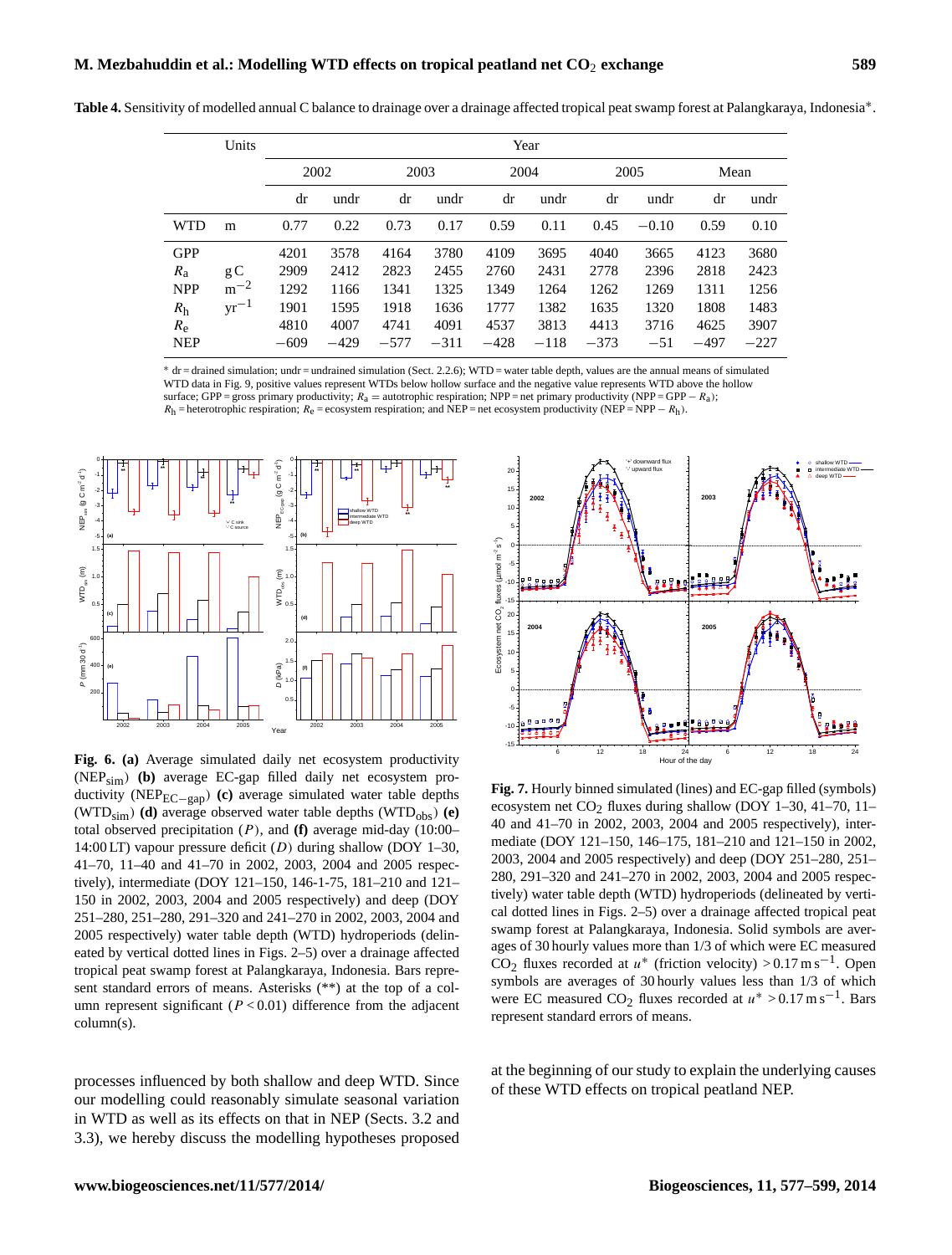

**Fig. 8.** Relationships between monthly simulated net ecosystem productivity (NEP), gross primary productivity (GPP) and ecosystem respiration  $(R_e)$ , and monthly averaged simulated water table depths (WTD) (from Figs. 2c, 3c and 4c for 2002, 2003 and 2004 respectively); and monthly EC-derived NEP (derived from EC-gap filled hourly  $CO<sub>2</sub>$  fluxes), GPP and  $R<sub>e</sub>$  (calculated from monthly averaged daily values digitally obtained from Hirano et al., 2007), and monthly averaged observed WTDs (from Figs. 2c, 3c and 4c for 2002, 2003 and 2004 respectively) during 2002–2004 over a drainage affected tropical peat swamp forest at Palangkaraya, Indonesia.



**Fig. 9.** Simulated daily drained vs. undrained water table depths (WTD) (Sect. 2.2.6) during 2002–2005 over a drainage affected tropical peat swamp forest at Palangkaraya, Indonesia. Drained WTDs are the same as those in Figs. 2c, 3c, 4c and 5c for 2002, 2003, 2004 and 2005 respectively. Negative values of WTD mean depths below the hollow surface and positive values mean depths above the hollow surface.



**Fig. 10.** Five-day moving averages of simulated daily net ecosystem productivity (NEP) for drained vs. undrained simulations (Sect. 2.2.6) during 2002–2005 over a drainage affected tropical peat swamp forest at Palangkaraya, Indonesia. Drained values are the same as those in Figs. 2–5.

## **4.1.1 Hypothesis 1: WTD and NEP during rainy season**

A shallower aerobic zone (Fig. 11) and resulting lower  $[O_{2s}]$ modelled during the shallow WTD (within 0.3 m of the hollow surface) hydroperiod reduced rates of C oxidation by microbial populations (A13–A14) which limited microbial growth (A25) and hindered nutrient mineralization (A26). Moreover, low  $[O_{2s}]$  caused by shallow WTD forced  $[O_{2r}]$ to depend predominantly upon  $O_2$  transport through root gaseous phase controlled by  $\theta_{\text{pr}}$  as discussed in Sect. 2.1.3. Our input of 0.20 for  $\theta_{\text{pr}}$  to represent peatland species adaptation (Visser et al., 2000), however, was not enough to maintain adequate  $[O_{2r}]$  below the water table during this hydroperiod. Lower  $[O_{2r}]$  suppressed rates of C oxidation by root and mycorrhizal populations (C14a, b), thereby slowing root and mycorrhizal growth (C20b) below the water table. Consequently, root and mycorrhizal growth during this hydroperiod were largely confined to the shallow aerobic zone, thus limiting the soil volume from which nutrient (predominantly phosphorus) uptake (C23b, d, f) could occur. Slow phosphorus uptake reduced  $\sigma_P$  with respect to  $\sigma_C$  in leaves (C11), thereby slowing  $CO<sub>2</sub>$  fixation (C6) and hence GPP in the model as discussed in Sect. 2.1.4. The suppression of productivity with shallow WTD was also apparent in higher modelled and measured Bowen ratios ( $\beta = H / L E$ ) resulting from lower  $g_s$  required to conserve the ratio of  $CO<sub>2</sub>$  concentration at the photosynthetic site to that in the atmosphere  $(C_c : C_a)$  with slower  $CO_2$  diffusion (Mezbahuddin et al., 2014). Reduction of GPP in our undrained simulation compared to our drained simulation was also caused by greater phosphorus limitation under shallower WTD (Table 4).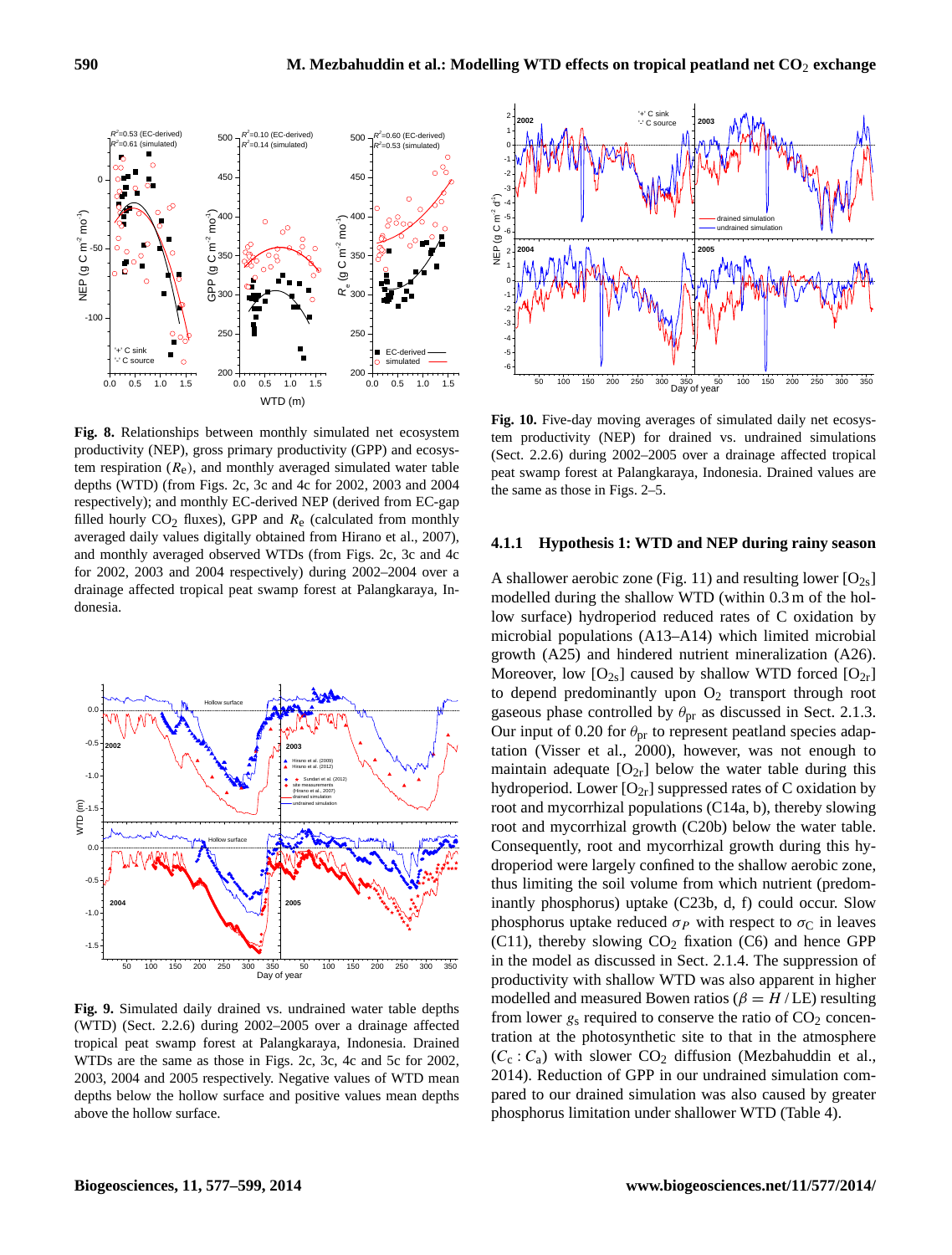In tropical peatlands, phosphorus is likely to be more limiting to CO<sub>2</sub> fixation than nitrogen as indicated by foliar nitrogen to phosphorus ratios (N : P) ranging from 22 : 1 to 130 : 1 measured for different tree species growing in Indonesian peatlands (Tuah et al., 2000). A mass based foliar nitrogen to phosphorus ratio greater than 16 : 1 is thought to indicate phosphorus limitation to plant productivity over nitrogen limitation (Aerts and Chapin, 2000). This phosphorus limitation arises from low plant phosphorus availability resultant of high soil organic nitrogen to phosphorus ratios (N : P), low pH and high aluminum (Al) and iron (Fe) contents of these peats (Page et al., 1999, 2006; Rieley and Page, 2005). When site-specific inputs for soil pH, organic and inorganic nitrogen and phosphorus (Table 1), exchangeable Al  $(12 g Mg<sup>-1</sup>)$ and Fe  $(21.6 g Mg<sup>-1</sup>)$  were used in our modelling with siteindependent algorithms for soil solute transformations (E1- E55) (Grant et al., 2009), soil solution phosphorus concentrations and hence root phosphorus uptake were forced to very low values. Low plant phosphorus availability and uptake in the model was reflected in lower modelled foliar phosphorus content ( $\sim$  2.5 g kg<sup>-1</sup> C) during shallow WTD hydroperiods. Such low plant phosphorus status in our modelling was corroborated by even lower foliar phosphorus contents (0.2–  $1.4$  g kg<sup>-1</sup> C in matured leaves, assuming that 50 % of the dry matter was C) measured by Tuah et al. (2000) in the dominant tree species growing on our study site. Low foliar phosphorus contents in 150 tree species of tropical rain forests of Costa Rica and Brazil was also attributed to low phosphorus availability for plants growing on highly weathered phosphorusdeficient tropical soils (Townsend et al., 2007).

These results from the model are also consistent with those from Milner (2009) from a transect study on the effect of soil fertility on vegetation diversity of a tropical mixed swamp forest surrounding our study site. She found a reduction in basal area and tree growth in areas where the WTD was shallower by only  $\sim 0.10$  m. She speculated that the reduced tree growth was a result of low nutrient availability caused by anoxia under shallow WTD. Slow nutrient (phosphorus) mineralization in wet soils under shallow WTD may have reduced CO<sup>2</sup> diffusion and thereby fixation and productivity in her study site which supports the nutrient stress theory in our hypothesis 1. Moreover, a reduction in foliar phosphorus content during the rainy season with respect to mid-wet and dry seasons was also measured by Townsend et al. (2007) in tropical forest species of Costa Rica. Furthermore, tropical mangroves in Panama, Belize and Florida have shown significant increases in leaf  $CO<sub>2</sub>$  assimilation and plant growth with phosphorus enrichment indicating phosphorus stress to leaf gas exchange under anoxic conditions despite those species being well adapted to flooding stress (Lovelock et al., 2004, 2006a, b and c). Similar suppression of productivity caused by low nitrogen availability and uptake can also be found in boreal peatlands which are known to be more nitrogen than phosphorus limited as reported in experimental (Flanagan and Syed, 2011; Sulman et al., 2010) and mod-



**Fig. 11.** Vertical profile distributions of peat soil aqueous oxygen concentrations  $([O_{2s}])$  simulated under hummock surface during shallow (DOY 15, 55, 25 and 55 of 2002, 2003, 2004 and 2005 respectively), intermediate (DOY 135, 160, 195 and 135 of 2002, 2003, 2004 and 2005 respectively), and deep (DOY 265, 265, 305 and 255 of 2002, 2003, 2004 and 2005 respectively) water table depth (WTD) hydroperiods over a drainage affected tropical peat swamp forest at Palangkaraya, Indonesia.  $K_m$  = Michaelis-Menten constant  $(0.064 \text{ g m}^{-3})$  for microbial, root and mycorrhizal uptake (A17a, C14c) in *ecosys*.

elling studies (Grant et al., 2012a; Sulman et al., 2012) across northern boreal peatlands.

During shallow WTD in rainy seasons,  $[O_{2s}]$  below the water table was almost zero (Fig. 11) and well below the Michaelis-Menten constant  $(K<sub>m</sub>)$  used for microbial, root and mycorrhizal uptake in *ecosys* (A17a, C14c) so that DOC oxidation coupled with  $O<sub>2</sub>$  reduction was strongly limited by  $[O_{2s}]$ . In these layers, DOC oxidation was coupled with DOC reduction by anaerobic heterotrophic fermenters, which yielded much less energy (4.4 vs. 37.5 kJ  $g C^{-1}$ ) (A21) than did  $O_2$  reduction and so resulted in slower microbial growth (A25) and  $R_h$  (A13) as discussed in Sect. 2.1.2. However,  $[O_{2s}]$  above the water table during shallow WTD hydroperiod was well above  $K<sub>m</sub>$  (Fig. 11) used for simulated microbial, root and mycorrhizal  $O_2$  uptake so that  $R_h$  in this zone was not limited by  $[O_{2s}]$ . Moreover, frequent precipitation throughout this hydroperiod kept the surface residue layer moist and maintained optimum heterotrophic microbial concentrations for decomposition (A3, A5) and growth (A15), driving surface  $CO<sub>2</sub>$  flushes. This absence of suppression in modelled  $R_e$  during shallow WTD hydroperiods can further be corroborated by no significant decrease or even slight increase in nighttime  $EC$ -gap filled  $CO<sub>2</sub>$  fluxes during shallow compared to intermediate WTD hydroperiods (Fig. 7). Similar absence of suppression in soil respiration during shallow WTD hydroperiods compared to those in intermediate WTD hydroperiods were also measured by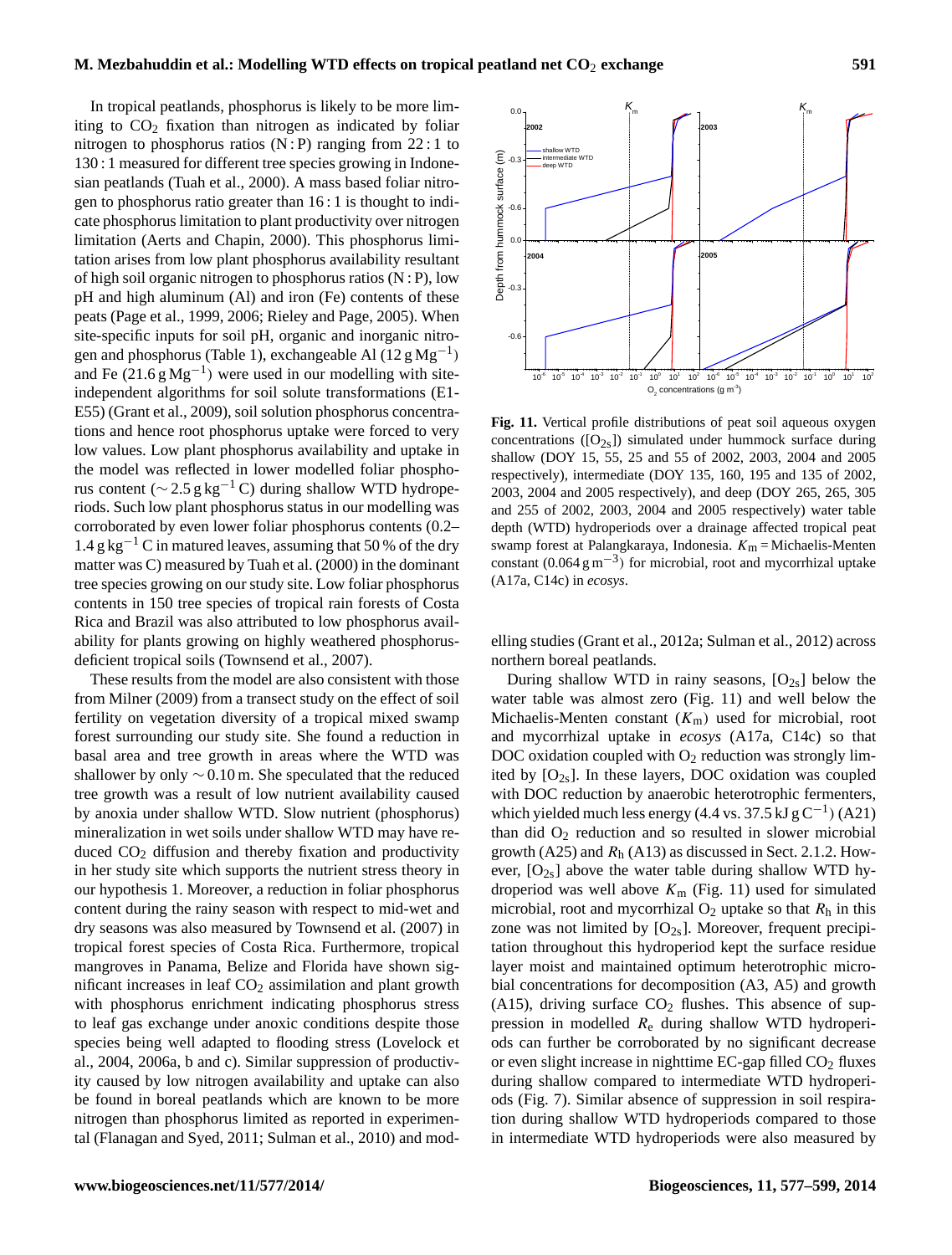Sundari et al. (2012) in our study site and Jauhiainen et al. (2008) in a nearby drained tropical peatland.

Shallow WTD during the rainy season thus caused lower NEP (Figs. 2–6) to be modelled over PDPSF through reducing GPP due to plant nutrient (phosphorus) stress and hence net CO<sup>2</sup> uptake (Figs. 7–8). This GPP suppression from nutrient stress during shallow WTD hydroperiod was well corroborated by EC-gap filled  $CO<sub>2</sub>$  fluxes (Fig. 7) (Table 2) as well as other biometric measurements (e.g. Townsend et al., 2007) and hence validated our hypothesis 1.

# **4.1.2 Hypothesis 2: WTD and NEP during early dry seasons**

Increased availability of  $[O_{2s}]$  with an intermediate WTD (0.5–0.8 m below the hollow surface) during the early dry season almost entirely met root  $O_2$  demand and hence facilitated more rapid and deeper root growth (C20b) and hence phosphorus uptake (C23b, d, f). Uptake was further stimulated by more rapid mineralization of organic phosphorus (C23a, c, e) driven by more rapid microbial  $O_2$  uptake (A17), C oxidation (A1, A2), growth (A25) and  $R_h$  (A13, A20) as described in Sects. 2.1.2 and 2.1.3. Greater root phosphorus uptake in turn increased  $\sigma_P : \sigma_C$  in leaves (C11), thereby facilitating rapid  $CO<sub>2</sub>$  fixation (C6) and hence GPP as discussed in Sect. 2.1.4. Rapid  $CO<sub>2</sub>$  fixation from improved plant phosphorus status was also apparent in larger EC-gap filled downward net CO<sub>2</sub> fluxes during intermediate WTD hydroperiods in 2002, 2003 and 2005 (Fig. 7). Rapid  $CO<sub>2</sub>$  fixation due to improved plant phosphorus status can further be corroborated by lower measured and modelled  $\beta$  resulting from greater  $g_s$ as described in our concurrent paper on modelling WTD effects on surface energy exchange over PDPSF (Mezbahuddin et al., 2014).

Foliar phosphorus content was reported as a good indicator of soil phosphorus availability in many studies (e.g. Aerts and Chapin, 2000; Townsend et al., 2007). Modelled foliar phosphorus content increased from  $\sim$  2.5 g kg<sup>-1</sup> C in the wet season to  $\sim$  3 g kg<sup>-1</sup> C in the early dry season indicating increased soil phosphorus availability and subsequent increased plant phosphorus uptake in the early dry season with intermediate WTD. This increase in modelled foliar phosphorus content by ∼ 20 % from rainy to early dry season was consistent with a 25 % increase in foliar phosphorus content from wet to mid-wet and dry seasons measured by Townsend et al. (2007) in tropical forest species of Costa Rica. Similarly, higher foliar phosphorus content modelled in the drained simulation ( $\sim$  3 g kg<sup>-1</sup> C) than in the undrained simulation ( $\sim$  2.5 g kg<sup>-1</sup> C) during this hydroperiod raised GPP, further indicating improved phosphorus status due to deeper WTD (Table 4). Increased productivity resulting from improved nutrient (phosphorus) availability with WTD drawdown has been found in field studies for Indonesian peatlands (Milner, 2009), and Florida everglades wetlands (Saha et al., 2010). These field measurements further support our modelling hypothesis 2 of improved plant nutrient (phosphorus) status with improved soil aeration which increased GPP and hence NEP during intermediate WTD hydroperiods. Increased GPP with WTD drawdown was also measured by Sulman et al. (2009) and Flanagan and Syed (2011) for northern boreal peatlands. However, in those ecosystems, the drawdown of WTD could improve plant nitrogen rather than phosphorus availability and uptake and hence productivity as modelled with *ecosys* by Grant et al. (2012).

A deeper aerobic zone and resulting increase in  $[O_{2s}]$  during the intermediate WTD hydroperiod in the early dry season (Fig. 11) stimulated  $R_h$  (A13, A20) as described above. However, this increase in deeper  $R_h$  was fully, and sometimes more than fully, offset by decreases in surface and nearsurface  $R<sub>h</sub>$  caused by near-surface peat desiccation which reduced microbial access to substrate for decomposition (A15) (Sect. 2.1.2). This enabled *ecosys* to simulate nighttime net  $CO<sub>2</sub>$  fluxes measured by EC during intermediate WTD hydroperiods that were similar to or lower than those in shallow WTD hydroperiods. This modelling hypothesis in *ecosys* was further corroborated by soil  $CO<sub>2</sub>$  effluxes measured with surface chambers by Sundari et al. (2012) over our study site and by Jauhiainen et al. (2008) over a nearby similar site during intermediate WTD hydroperiods that were similar to or lower than those in shallow WTD hydroperiods. Declines in  $R<sub>h</sub>$  due to near surface peat desiccation were also modelled by Dimitrov et al. (2010) and Grant et al. (2012a) by using the same model *ecosys* over two contrasting northern boreal peatlands.

Intermediate WTD during the early dry season thus caused higher NEP (Figs. 2–6) over PDPSF by a combination of increased GPP and unchanged or slightly decreased  $R_e$ (Figs. 7–8). This trend of increased GPP with improved nutrient (phosphorus) status and unchanged  $R_{e}$  due to offsetting effects of surface vs. deep respiration was well corroborated by EC-gap filled  $CO<sub>2</sub>$  fluxes (Fig. 7) (Table 2) and other field measurements in our study site and in similar ecosystems and hence validated our hypothesis 2.

# **4.1.3 Hypothesis 3: WTD and NEP during late dry seasons**

GPP during the late dry season with deep WTD  $(>1.0 \text{ m})$ below the hollow surface) was limited not by plant nutrient status but by plant water stress. Inadequate recharge of near surface peat layers through a combination of less precipitation and slow capillary rise (D9a) during this hydroperiod reduced  $\psi_s$  and increased  $\Omega_s$  (B9) in those layers where most of the plant roots were located (Mezbahuddin et al., 2014). These changes in turn forced higher  $\Omega_{\rm r}$  (B10), lower  $\psi_r$ ,  $\psi_c$ ,  $\psi_t$  (B4) and  $g_s$  (B2b) (Mezbahuddin et al., 2014) and hence slower  $CO<sub>2</sub>$  diffusion (C6) through stomata and consequently less GPP (Sect. 2.1.4). GPP suppression due to plant water stress can further be corroborated by higher measured and modelled  $\beta$  resulting from lower  $g_s$  as described in our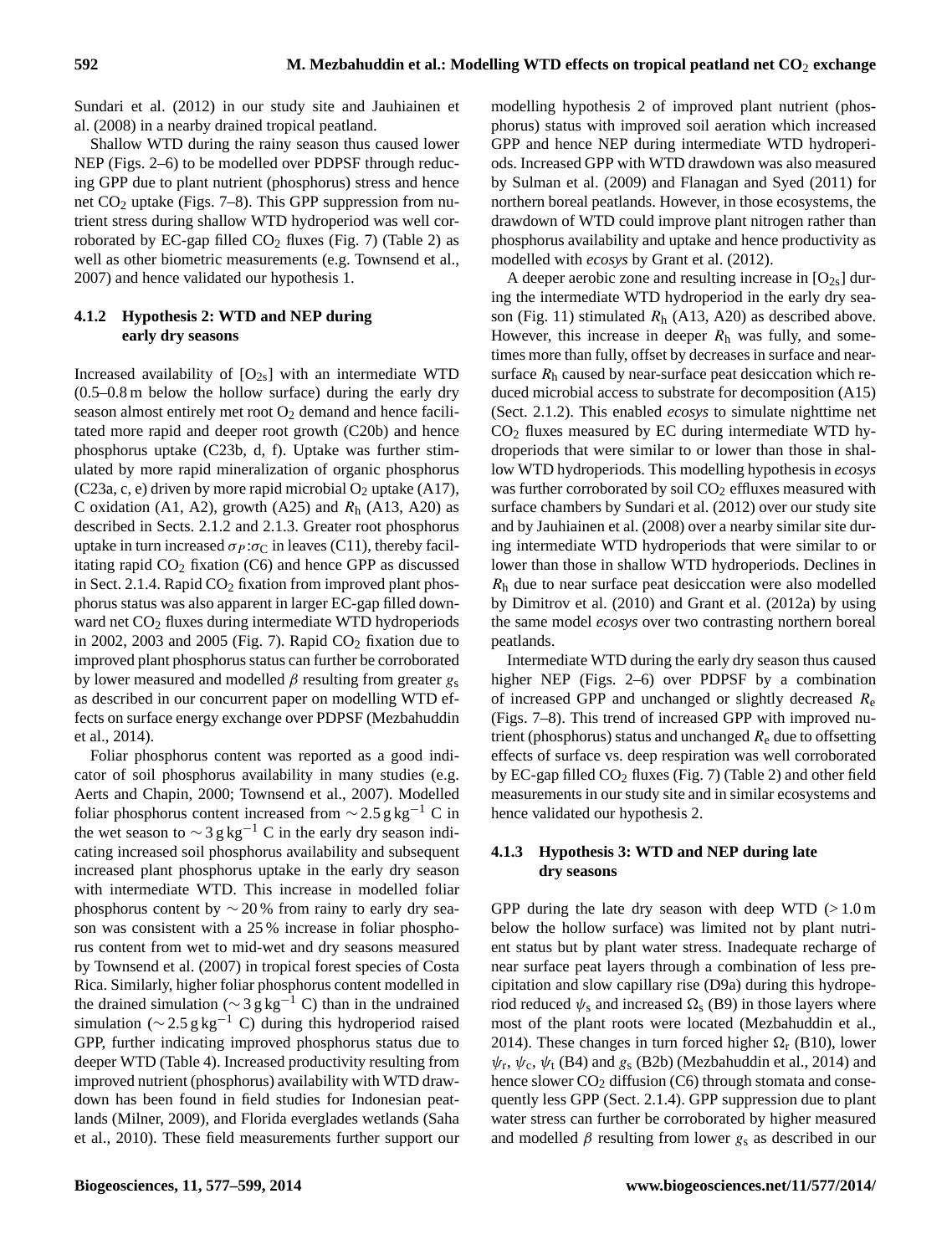concurrent paper on modelling WTD effects on surface energy exchange over PDPSF (Mezbahuddin et al., 2014). Reductions in GPP resultant of plant water stress can also be corroborated by reductions in latent heat fluxes and consequent increases in  $\beta$ during the late dry seasons as reported by Hirano et al. (2005) for our study site.

Deeper peat respiration during the deep WTD hydroperiod greatly increased due to abundant  $[O_{2s}]$  in the deeper aerobic zone (Fig. 11) and resulting rapid microbial  $O_2$  uptake (A17), C oxidation (A1, A2), growth (A25) and  $R_h$  (A13, A20) as discussed in Sect. 2.1.2. This increase in deeper  $R<sub>h</sub>$  was greater than the reduction in surface and near-surface microbial respiration due to desiccation as discussed in Sect. 4.1.2, which led to a net increase in  $R_{\rm e}$  during this hydroperiod. This modelling hypothesis was further corroborated by larger soil CO<sup>2</sup> effluxes measured by Sundari et al. (2012) over our study site during the deep WTD hydroperiod than during the rest of the year. Cai et al. (2010) also measured a stimulation of respiration over a northern boreal peatland with deepening of WTD.

Deep WTD during the late dry season thus caused lower NEP (Figs. 2–6) by a combination of reduced GPP and increased  $R_e$  (Figs. 7–8). This trend of decreased GPP due to plant water stress and increased  $R_{e}$  due to enhanced deeper peat respiration during deep WTD hydroperiods was well corroborated by EC-gap filled  $CO<sub>2</sub>$  fluxes (Fig. 7) (Table 2) as well as by other field measurements over same site or similar ecosystems and hence validated our hypothesis 3.

# **4.2 Modelling WTD effects on annual tropical peatland C balance**

# **4.2.1 Differences in annual EC-derived vs. modelled NEP,** *R***<sup>e</sup> and GPP**

Modelled annual NEP was considerably lower than the ECgap filled annual NEP in 2003 and 2004 (Table 3). These lower NEP estimates were mainly attributed to larger modelled vs. gap-filled  $R_e$  predominantly in the rainy seasons (Fig. 1) which was consistent throughout the study period and yielded larger slopes from modelled vs. gap-filled net  $CO<sub>2</sub>$  flux regressions (Table 2). During the rainy seasons throughout the study period, modelled water table never rose above the hollow surface leaving the top 0.05 m of hollow and the entire hummock unsaturated even when the WTD was the shallowest (Figs. 2–5). This trend was consistent with the observed daily WTDs (Figs. 4–5). Total porosity for the top 0.2 m of the modelled peat was 0.89 calculated from bulk density provided to the model (Mezbahuddin et al., 2014), consistent with field measurements in similar drained tropical peatlands (Couwenberg and Hooijer, 2013; Hooijer et al., 2012; Jauhiainen et al., 2012b; Takakai et al., 2006). Therefore, when  $\theta$  in the top 0.2 m rose from  $\sim$  0.22 m<sup>3</sup> m<sup>-3</sup> in the dry seasons to just above  $0.30 \text{ m}^3 \text{ m}^{-3}$  in the rainy seasons, near surface peat in the model still had enough air filled porosity for soil respiration not to be suppressed (Fig. 1). Moreover, wet surface residue from frequent rainfall caused large flushes of modelled residue  $CO<sub>2</sub>$  effluxes during rainy seasons which were also apparent in soil respiration measurements by Sundari et al. (2012) at our study site. However, despite a similar rise in  $\theta$  measured vs. modelled in the top  $0.2$  m, gap-filled  $CO<sub>2</sub>$  effluxes were much smaller than the modelled  $CO<sub>2</sub>$  effluxes during the rainy season (Fig. 1). Such smaller gap-filled vs. modelled nighttime NEP (Fig. 1) was consistent throughout the rainy seasons (November–April) of 2002–2005 as indicated by a slope of 1.24 from a regression of modelled on gap-filled net  $CO<sub>2</sub>$  fluxes ( $n = 13218$ ). However, a slope of 0.98 from regression of modelled on ECmeasured  $CO<sub>2</sub>$  fluxes ( $n = 4464$ ) for the same hydroperiods indicated better model agreement with EC-measured fluxes. Since  $75\%$  of the total hourly  $CO<sub>2</sub>$  fluxes during rainy seasons of 2002–2005 were gap-filled, larger modelled vs. gapfilled  $CO<sub>2</sub>$  fluxes during these hydroperiods could largely contribute to larger modelled vs. EC-derived annual  $R_e$  and hence lower modelled vs. EC-gap filled annual NEP estimates (Table 3).

Systematic uncertainties embedded in EC methodology were also thought to contribute to larger modelled vs. ECderived monthly and annual  $R_e$  estimates (Fig. 8) (Table 3). Nighttime EC NEP decreased with  $u^*$  below 0.3 m s<sup>-1</sup> in our study site (Hirano et al., 2007) indicating the dependence of nighttime  $CO<sub>2</sub>$  flux measurements on above-canopy turbulent mixing (Miller et al., 2004). However, biological production of  $CO<sub>2</sub>$  by plant and microbial respiration was independent of  $u^*$  in the model. Possible underestimation of nighttime NEP resultant of uncertainty related to low  $u^*$  threshold can be as large as  $\sim$  45% of nighttime CO<sub>2</sub> fluxes estimated by Miller et al. (2004) for an Amazonian rainforest which would further contribute to larger modelled vs. EC-derived  $R_{\rm e}$  estimates.

Larger modelled vs. gap-filled  $R_e$  contributed to larger modelled vs. gap-filled annual GPP (Fig. 8) (Table 3). In EC datasets, GPP was derived from extrapolated daytime  $R_e$  (Sect. 2.2.2) and hence smaller gap-filled vs. modelled nighttime  $R_e$  would cause smaller EC-derived GPP. A further cause of smaller EC-derived vs. modelled GPP could have been the incomplete ( $\sim$  80 %) energy balance closure in EC measurements (Wilson et al., 2002) vs. complete energy balance closure in the model, which would reduce EC-derived ET and also possibly GPP (Table 3).

Apart from above mentioned systematic errors, random errors in EC measurements and gap filling could also contribute to divergence between modelled and EC-gap filled annual NEP estimates. Hirano et al. (2012) estimated an uncertainty of about  $\pm 25$  g C m<sup>-2</sup> yr<sup>-1</sup> in NEP estimates resultant of random errors in EC measurements and gap filling during 2002–2008 over our study site. Continuous data gaps due to instrumental failure can induce additional uncertainty in EC-gap filled annual NEP estimates. Richardson and Hollinger (2007) estimated an additional uncertainty of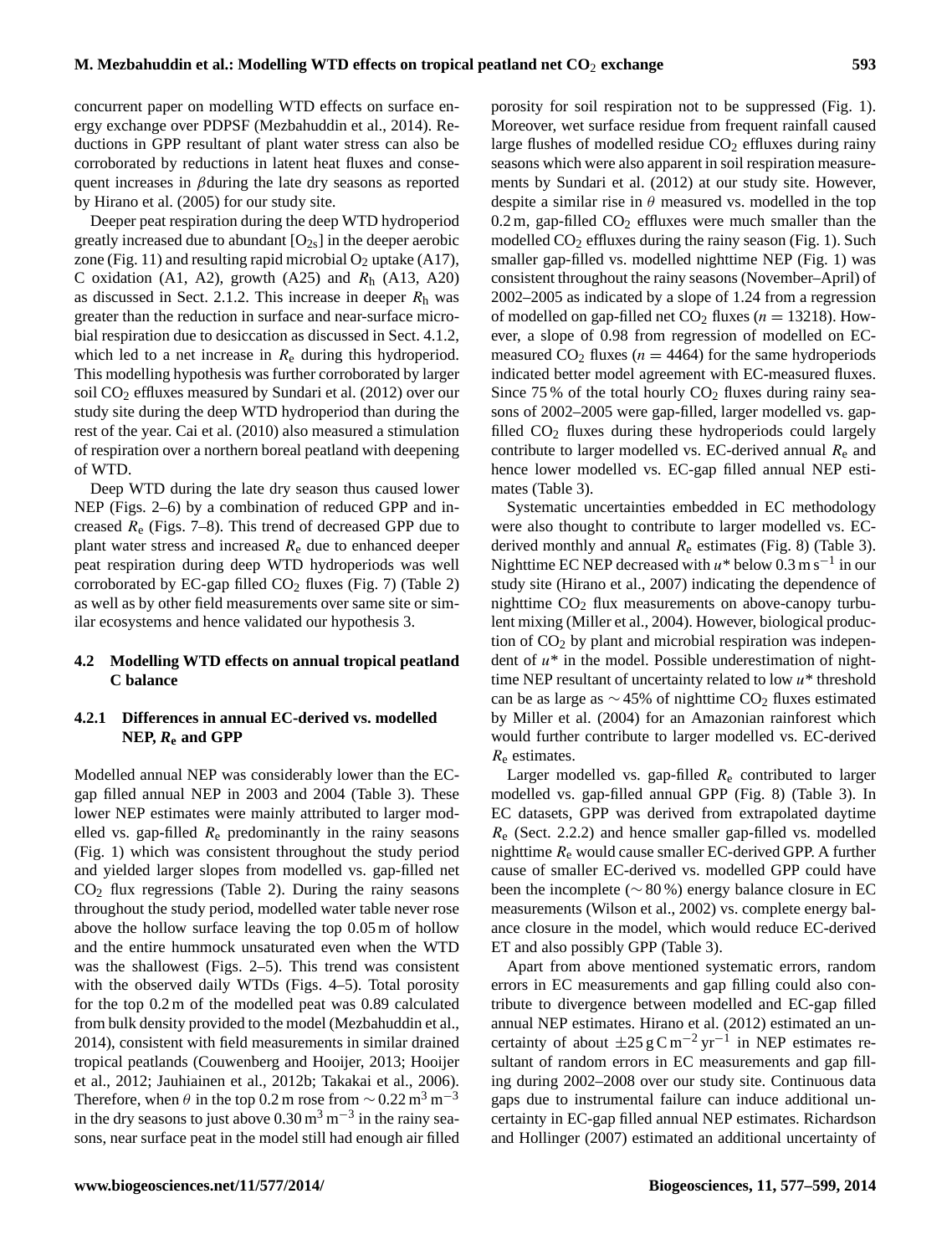$\pm 30 \text{ g C m}^{-2} \text{ yr}^{-1}$  in NEP estimates for a week long gap in flux data over a range of forested FLUXNET sites. Additional uncertainties in EC-gap filled NEP estimates due to errors in filling continuous data gaps, however, were not quantified for the EC-gap filled NEP datasets used in our study. Such uncertainties could be substantial in EC-gap filled NEP estimates used in our study due to the presence of very long continuous data gaps (e.g. 11–22 November 2002, 3–31 January 2003, 29 March–22 May 2003, 24 June–26 July 2003 and 14 September to 9 October 2004) resultant of instrumental failures. Positive uncertainties due to above mentioned random errors could further contribute to larger ECgap filled vs. modelled annual NEP, and hence smaller ECderived vs. modelled annual  $R_e$  and GPP estimates.

All of these above mentioned sources of larger modelled vs. EC-derived  $R_e$  and GPP estimates were related to EC methodology and gap filling. These discrepancies between modelled and EC-derived  $R_e$  and GPP aggregates, however, could not be resolved in our modelling since, unlike EC datasets, every single mole of  $CO<sub>2</sub>$  that was modelled from fundamental ecosystem processes was counted in the modelled C budget.

# **4.2.2 Differences in annual WTD effects on EC-derived vs. modelled GPP and** R**<sup>e</sup>**

At an annual time scale, reductions in both GPP and  $R_e$  with a gradually shallower WTD from 2002 to 2005 in *ecosys* were not corroborated by changes in GPP and  $R_e$  partitioned from EC-gap filled net  $CO<sub>2</sub>$  fluxes by Hirano et al. (2007) (Sect. 2.2.2) (Table 3) although monthly partitioned GPP and  $R_e$  showed the similar seasonal trends as those modelled (Fig. 8). Accumulation of above-mentioned discrepancies between modelled and EC-gap filled fluxes (Sect. 4.2.1) over a larger time scale (e.g. from monthly to annual) obscured the agreement between the modelled and EC-gap filled trends in WTD effects on annual GPP and  $R_e$ . Furthermore, as opposed to EC-derived  $R_e$  that was used to calculate EC-derived GPP, modelled  $R_e$  ( $R_a + R_h$ ) was driven by modelled GPP thereby contributing to deviation between WTD effects on modelled vs. EC-derived annual GPP and  $R_e$ . Modelled  $R_a$  was directly dependent on fixed C products during photosynthesis. Modelled  $R<sub>h</sub>$  was also dependent on fixed C products in a diurnal time scale through root exudates as well as in a seasonal time scale through above and below ground litter fall.

Difference in flux partitioning methods may also produce variable agreements between modelled and EC-derived annual GPP and  $R_e$  aggregates. Desai et al. (2008) found a variability of  $\sim$  10 % in annual GPP and  $R_e$  estimates for 23 different flux partitioning methods over six European temperate forest. This difference was comparable to typical interannual variability in GPP and  $R_e$  over those sites. They also reported higher variability among those partitioning methods in estimating nighttime  $R_e$  that arose from frequent data

gaps during calm night hours. Annual GPP and  $R_e$  aggregates for different partitioning methods in their study also varied abruptly for a Mediterranean site indicating spatial variability of partitioning method induced variation in annual GPP and  $R_e$  estimates. Moreover, artificially created data gaps of 10 % of total half-hourly net  $CO<sub>2</sub>$  fluxes in a year imparted additional 6–7% variability in annual GPP and  $R_e$ aggregates in their study. These artificially created data gaps also contributed to a variability of  $\pm 25$  g C m<sup>-2</sup> yr<sup>-1</sup> in annual NEP estimated for 15 different gap filling techniques (Moffat et al., 2007). Above mentioned partitioning method induced variations in annual GPP and  $R_e$  aggregates as estimated by Desai et al. (2008) could be more substantial over the drainage affected tropical peat swamp forest under this study due to longer growing season (i.e. tropical evergreen vs. temperate winter deciduous phenology) and larger soil  $CO<sub>2</sub>$  effluxes (i.e. tropical drained peat soils vs. temperate mineral soils).

We did not, however, examine whether a partitioning method other than the one used in this study (Sect. 2.2.2) could produce better agreement between modelled and ECderived annual GPP and  $R_e$  aggregates. Inclusion of such a substantial study could obscure our main objective of portraying mechanistic relationships between seasonal variation in WTD and that in NEP which has been adequately corroborated by the regression analyses between hourly modelled vs. EC measured net ecosystem  $CO<sub>2</sub>$  fluxes (Table 2). However, comparing different flux partitioning methods along with sophisticated ecosystem modelling is likely to direct a separate future research that would offer increased confidence in annual GPP and  $R_e$  estimates over tropical peatland ecosystems.

Despite the above mentioned divergence between modelled vs. EC-derived  $R_e$  and GPP estimates, components of modelled annual C balance were comparable with biometric measurements and estimations from other studies on similar ecosystems. Modelled net primary productivity (NPP) was comparable with values estimated for Amazonian rainforests and oil palm plantations in tropical peatlands (Table 3). Modelled  $R_h$  was comparable with  $R_h$  measured for a mature *Acacia* plantation on drained Indonesian peatlands (Table 3).

# **4.3 Effects of WTD on modelled annual C balance in drained vs. undrained simulation**

Reduced WTD by an average of ∼ 0.5 m resulted in an increased mean NEP by 270 g  $\text{C m}^{-2}$  yr<sup>-1</sup> in undrained simulation compared to that in drained simulation over 2002–2005 (Table 4). This modelled trend was corroborated by measurements of Hirano et al. (2012) who found a larger mean NEP by  $\sim 153 \text{ g C m}^{-2} \text{ yr}^{-1}$  in a nearby undrained peat swamp forest than that in our drainage affected peat swamp forest site over 2004–2008. This increase in NEP in undrained simulation was modelled through greater suppressions of  $R_a$  and  $R<sub>h</sub>$  than of GPP with reduced WTD (Table 4).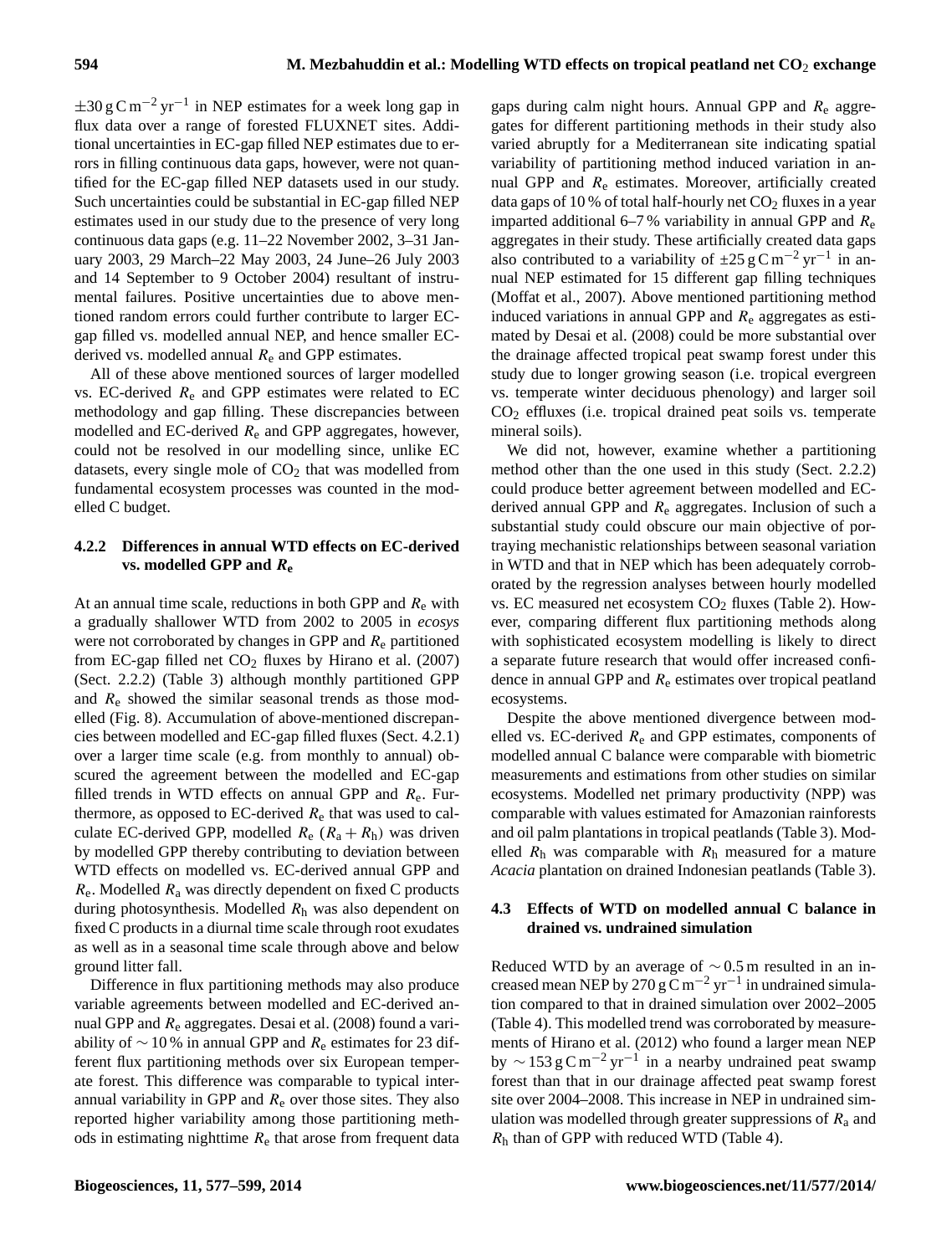Apart from net vertical  $CO<sub>2</sub>$  exchange, drainage of tropical peatlands can also trigger substantial C losses through lateral transport of dissolved organic C (DOC). Moore et al. (2013) measured a drainage-induced additional C loss of 20 g C m<sup>-2</sup> yr<sup>-1</sup> through the export of DOC in our study area. We, however, simulated a negligible additional increase in C losses through export of DOC  $(1-2)$  g C m<sup>-2</sup> yr<sup>-1</sup>) due to drainage in this modelling study. Since transport of DOC heavily depends upon total amount of catchment discharge (Moore et al., 2013) this discrepancy between our point scale study and their watershed scale measurements on DOC transport is reasonable. However, up scaling our modelling to watershed scale might be a potential opportunity to examine the effects of drainage on C losses through export of DOC in drained tropical peatlands.

Even in the undrained simulation, NEP for 2002–2004 indicated substantial C losses from PDPSF (Table 4). Similarly large C losses were estimated from EC-gap filled NEP during 2004–2007 by Hirano et al. (2012) over a nearby similar undrained peat swamp forest. They also predicted from a simple linear regression analysis of NEP on WTD that maintaining a mean annual WTD within 0.03 m below the hollow surface could bring the undrained peatland ecosystem to C neutrality. In line with their simple prediction, a much more sophisticated process-based undrained simulation by *ecosys* in our study resulted in a near C neutral NEP during the wettest year 2005 with a mean annual WTD of 0.10 m above the hollow surface (Table 4).

C losses modelled in the undrained simulation and observed in the undrained peat swamp forest, however, may be a recent phenomenon since a long term apparent C accumulation study showed that Central Kalimantan peatlands have been accumulating C at a rate of 31 g C m<sup>-2</sup> yr<sup>-1</sup> for last ∼ 12 000 yr (Dommain et al., 2011) and that the peatlands around our study site have been accumulating C at a rate of  $56 \text{ g C m}^{-2} \text{ yr}^{-1}$  for last ~20 000 yr (Page et al., 2004). One of the main reasons behind the modelled negative NEP even in the undrained simulation may be that the precipitation within our study period (2002–2005) was less than the long-term average, which led to deeper WTD than the long-term mean. The wettest year in our study period (2005) experienced a total annual precipitation which was considered as "normal" annual precipitation (2570 mm yr<sup>-1</sup>) measured over Indonesian Borneo during 1994–2004 (Takahashi et al., 2004). The year 1999 was the wettest within their measurement period with an annual precipitation of 3788 mm that caused the water table to remain above the ground throughout the year (Wösten et al., 2008). This speculation of large C losses due to reduced precipitation and consequent deeper WTD in recent years can be further corroborated by the cessation of Central Kalimantan peat growth during last ∼ 5000 yr as reported by Dommain et al. (2011) due to WTD drawdowns caused by increased El Niño frequency and intensity.

## **5 Conclusions**

*Ecosys* successfully simulated the reduction of tropical peatland NEP during shallow and deep WTD hydroperiods with respect to those in intermediate WTD hydroperiods for four years, i.e. 2002–2005 over PDPSF (Figs. 2–5) (Table 2). Reduction of NEP during shallow WTD was modelled mainly through reduced GPP and that during deep WTD hydroperiods was modelled by a combination of reduced GPP and increased  $R_e$  (Figs. 6–8). Seasonal variation in NEP that was apparent in the measurements was thought to be caused by the following key responses that were modelled using following alogrithms of WTD effects on GPP and  $R_e$  from basic independent research fed by site specific inputs (Sect. 2.2.3):

- 1. Shallow WTD during rainy seasons reduced modelled NEP by explicitly simulating slower convectivedispersive  $O_2$  transport through soils and roots and hence slower root  $O_2$  uptake, slower soil nutrient (phosphorus) transformations (A26), slower root nutrient (phosphorus) uptake and growth (C23), and consequently lower leaf nutrient (phosphorus) status (C11) and slower  $CO<sub>2</sub>$  fixation (C6) (Sect. 4.1.1).
- 2. WTD drawdown during early and late dry seasons in the model increased deeper peat respiration due to better aeration by explicitly simulating higher  $[O_{2s}] (A17)$ from more rapid  $O_2$  transport through soils, and hence more rapid microbial and root oxidation-reduction reactions (A3, A5), greater microbial  $O_2$  uptake and energy yields (A20) driving more rapid microbial growth (A25) and respiration (A13, A14, A20) (Sects. 4.1.2. and 4.1.3).
- 3. Deeper WTD during late dry seasons in the model reduced NEP through plant water stress by explicitly simulating declines in  $g_s$  and their effects on  $CO<sub>2</sub>$  fixation from hydraulically driven water transport along soil-plant-atmosphere water potential gradients (B1– B14) (Sect. 4.1.3).

Though our modelling effort reasonably well simulated seasonal WTD effects on NEP over PDPSF, the modelled GPP and  $R_e$  aggregates were systematically larger than the ECderived estimates (Fig. 8) (Table 3). The possible reasons for these discrepancies are discussed in Sect. 4.2. Despite the modelled vs. EC-derived divergence in monthly and annual  $R<sub>e</sub>$  and GPP aggregates, this study showed for the first time the application of a detailed process based model in gaining insights on nonlinear relationships between WTD and net ecosystem CO<sub>2</sub> exchange of tropical peatlands, as recommended by Murdiyarso et al. (2010). The findings of this study showed that the duration and intensity of the dry season with deeper WTD had profound effects on tropical peatland  $CO<sub>2</sub>$  emissions irrespective of disturbance (e.g. drainage). This has an important implication in terms of the fate of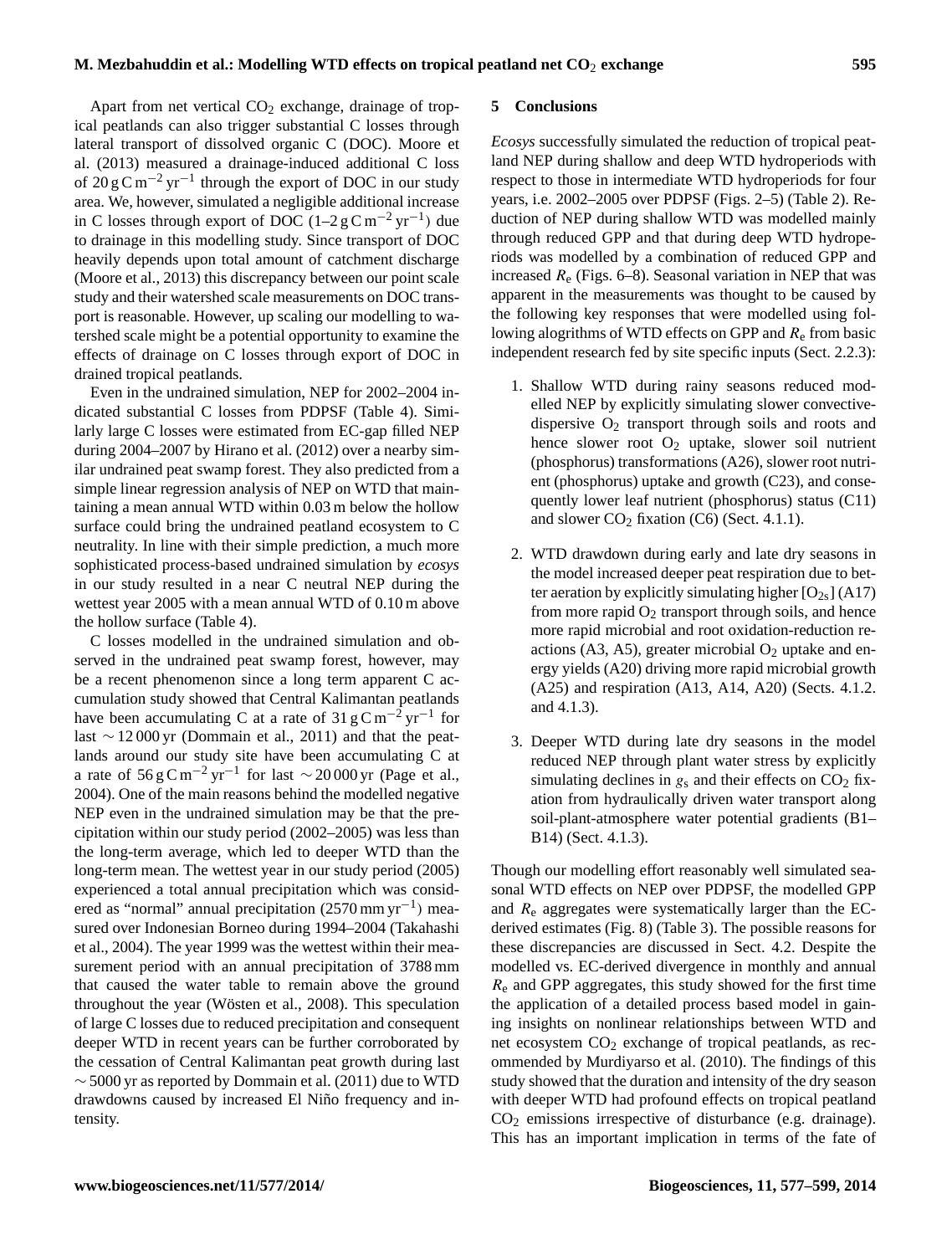tropical peatland C storage under future climate change scenarios since Li et al. (2007) predicted a general drying trend and consequent WTD drawdown over Southeast Asian peatlands during this century using 11 land surface models. Moreover, the response of tropical peatland  $CO<sub>2</sub>$  exchange to disturbance (e.g. drainage) was also investigated by our model sensitivity test for drained vs. undrained condition. Insights gained from our modelling effort thus can improve our predictive capacity for the effects of WTD fluctuations arising from interactions between seasonality in precipitation and artificial drainage on tropical peatland C balance.

Our point scale modelling reasonably delineated WTD effects on NEP over a homogeneous patch of drainage affected tropical peat swamp forest in terms of plant functional type (PFT) (i.e. tropical evergreen vascular vegetation) and land use (i.e. drained forest). However, this modelling can be up scaled to an ecosystem level by model inputs of weather data (Sect. 2.2.3); soil physical, hydrological, chemical and biological properties (Sect. 2.2.3) (Table 1) (Mezbahuddin et al., 2014); PFT (e.g. moss vs. vascular plants, evergreen vs. deciduous); and disturbance (e.g. drainage as discussed in Sect. 2.2.6, fire, logging etc.) representing a particular peatland ecosystem. Such up scaling studies over tropical peatlands could provide us with improved predictive capacity on management opportunities (e.g. undrained vs. drained, reforestation/afforestation vs. deforestation, unburnt vs. burnt) for reducing C emissions. This capacity might be very important for planning long-term tropical peatland rehabilitation projects and mapping peat C sequestration for current REDD+ (Reducing Emissions from Deforestation and forest Degradation) scheme.

# **Supplementary material related to this article is available online at [http://www.biogeosciences.net/11/577/](http://www.biogeosciences.net/11/577/2014/bg-11-577-2014-supplement.pdf) [2014/bg-11-577-2014-supplement.pdf.](http://www.biogeosciences.net/11/577/2014/bg-11-577-2014-supplement.pdf)**

*Acknowledgements.* Computing facilities for *ecosys* were provided by University of Alberta and Compute Canada. Modelling was funded by Natural Sciences and Engineering Research Council of Canada, and Faculty of Graduate Studies and Research, University of Alberta. Field data collection was partly supported by JST/JICA SATREPS Project. We also thank AsiaFlux for providing a platform for sharing the field data used in this study.

Edited by: V. Brovkin

# **References**

- Aerts, R. and Chapin, F. S.: The mineral nutrition of wild plants revisited: a re-evaluation of processes and patterns, Adv. Ecol. Res., 30, 1–67, doi[:10.1016/S0065-2504\(08\)60016-1,](http://dx.doi.org/10.1016/S0065-2504(08)60016-1) 2000.
- Bond-Lamberty, B., Gower, S. T., and Ahl, D. E.: Improved simulation of poorly drained forests using Biome-BGC, Tree Physiol., 27, 703–715, doi[:10.1093/treephys/27.5.703,](http://dx.doi.org/10.1093/treephys/27.5.703) 2007.
- Brock, T. D. and Madigan, M. T.: Biology of Microorganisms, 6th edition, Prentice Hall, NJ, 1991.
- Cai, T., Flanagan, L. B., and Syed, K. H.: Warmer and drier conditions stimulate respiration more than photosynthesis in a boreal peatland ecosystem: analysis of automatic chambers and eddy covariance measurements, Plant Cell Environ., 33, 394– 407, doi[:10.1111/j.1365-3040.2009.02089.x,](http://dx.doi.org/10.1111/j.1365-3040.2009.02089.x) 2010.
- Chambers, J. Q., Tribuzy, E. S., Toledo, L. C., Crispim, B. F., Higuchi, N., Dos Santos, J., Araújo, A. C., Kruijt, B., Nobre, A. D., and Trumbore, S. E.: Respiration from a tropical forest ecosystem: partitioning of sources and low carbon use efficiency, Ecol. Appl., 14, 72–88, doi[:10.1890/01-6012,](http://dx.doi.org/10.1890/01-6012) 2004.
- Couwenberg, J. and Hooijer, A.: Towards robust subsidence-based soil carbon emission factors for peat soils in south-east Asia, with special reference to oil palm plantations, Mires Peat, 12, 1-1–1- 12, [http://www.mires-and-peat.net/,](http://www.mires-and-peat.net/) ISSN 1819-754X, 2013.
- Couwenberg, J., Dommain, R., and Joosten, H.: Greenhouse gas fluxes from tropical peatlands in south-east Asia, Glob. Change Biol., 16, 1715–1732, doi[:10.1111/j.1365-2486.2009.02016.x,](http://dx.doi.org/10.1111/j.1365-2486.2009.02016.x) 2009.
- Desai, A. R., Richardson, A. D., Moffat, A. M., Kattge, J., Hollinger, D. Y. Barr, A., Falge, E., Noormets, A., Papale, D., Reichstein, M., and Stauch, V. J.: Cross-site evaluation of eddy covariance GPP and RE decomposition techniques, Agr. Forest Meteorol., 148, 821–838, doi[:10.1016/j.agrformet.2007.11.012,](http://dx.doi.org/10.1016/j.agrformet.2007.11.012) 2008.
- Dimitrov, D. D., Grant, R. F., Lafleur, P. M., and Humphreys, E. R.: Modelling subsurface hydrology of Mer Bleue bog, Soil Sci. Soc. Am. J., 74, 680–694, doi[:10.2136/sssaj2009.0148,](http://dx.doi.org/10.2136/sssaj2009.0148) 2010.
- Dimitrov, D. D., Grant, R. F., Lafleur, P. M., and Humphreys, E. R.: Modeling the effects of hydrology on gross primary productivity and net ecosystem productivity at Mer Bleue bog, J. Geophys. Res.-Biogeo., 116, G04010, doi[:10.1029/2010JG001586,](http://dx.doi.org/10.1029/2010JG001586) 2011.
- Dommain, R., Couwenberg, J., and Joosten, H.: Development and carbon sequestration of tropical peat domes in south-east Asia: links to post-glacial sea-level changes and Holocene climate variability, Quaternary Sci. Rev., 30, 999– 1010, doi[:10.1016/j.quascirev.2011.01.018,](http://dx.doi.org/10.1016/j.quascirev.2011.01.018) 2011.
- Flanagan, L. B. and Syed, K. H.: Stimulation of both photosynthesis and respiration in response to warmer and drier conditions in a boreal peatland ecosystem, Glob. Change Biol., 17, 2271–2287, doi[:10.1111/j.1365-2486.2010.02378.x,](http://dx.doi.org/10.1111/j.1365-2486.2010.02378.x) 2011.
- Frolking, S., Roulet, N. T., Moore, T. R., Lafleur, P. M., Bubier, J. L., and Crill, P. M.: Modelling the seasonal to annual carbon balance of Mer Bleue bog, Ontario, Canada, Global Biogeochem. Cy., 16, 1–21, doi[:10.1029/2001GB001457,](http://dx.doi.org/10.1029/2001GB001457) 2002.
- Grant, R. F.: A review of the Canadian ecosystem model *ecosys*, in: Modeling Carbon and Nitrogen Dynamics for Soil Management, edited by: Shaffer, M., CRC Press, Boca Raton, Fla., 173–264, doi[:10.1201/9781420032635.ch6,](http://dx.doi.org/10.1201/9781420032635.ch6) 2001.
- Grant, R. F., Hutyra, L. R., de Oliveira, R. C., Munger, J. W., Saleska, S. R., and Wofsy, S. C.: Modeling the carbon balance of Amazonian rain forests: resolving ecological controls on net ecosystem productivity, Ecol. Monogr., 79, 445–463, doi[:10.1890/08-0074.1,](http://dx.doi.org/10.1890/08-0074.1) 2009.
- Grant, R. F., Desai, A. R., and Sulman, B. N.: Modelling contrasting responses of wetland productivity to changes in water table depth, Biogeosciences, 9, 4215–4231, doi[:10.5194/bg-9-4215-](http://dx.doi.org/10.5194/bg-9-4215-2012) [2012,](http://dx.doi.org/10.5194/bg-9-4215-2012) 2012a.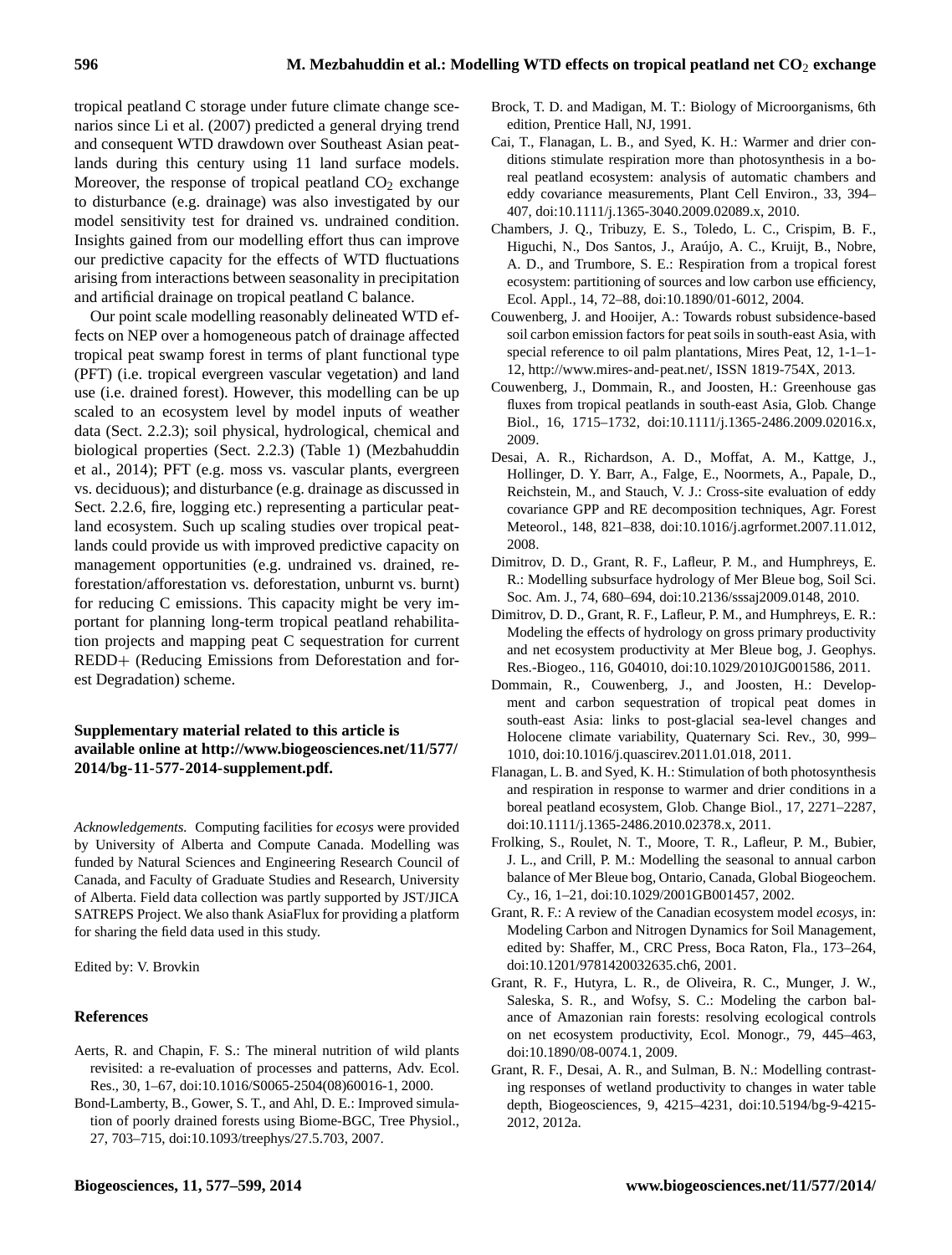- Grant, R. F., Baldocchi, D. D., and Ma, S.: Ecological controls on net ecosystem productivity of a seasonally dry annual grassland under current and future climates: Modelling with *ecosys*, Agr. Forest Meteorol., 152, 189–200, doi[:10.1016/j.agrformet.2011.09.012,](http://dx.doi.org/10.1016/j.agrformet.2011.09.012) 2012b.
- Hirano, T., Segah, H., Limin, S., June, T., Tuah, S. J., Kusin, K., Hirata, R., and Osaki, M.: Energy balance of a tropical peat swamp forest in Central Kalimantan, Indonesia, Phyton, 45, 67– 71, 2005.
- Hirano, T., Segah, H., Harada, T., Limin, S., June, T., Hirata, R., and Osaki, M.: Carbon dioxide balance of a tropical peat swamp forest in Kalimantan, Indonesia, Glob. Change Biol., 13, 412– 425, doi[:10.1111/j.1365-2486.2006.01301.x,](http://dx.doi.org/10.1111/j.1365-2486.2006.01301.x) 2007.
- Hirano, T., Jauhiainen, J., Inoue, T., and Takahashi, H.: Controls on the carbon balance of tropical peatlands, Ecosystems, 12, 873– 887, doi[:10.1007/s10021-008-9209-1,](http://dx.doi.org/10.1007/s10021-008-9209-1) 2009.
- Hirano, T., Segah, H., Kusin, K., Limin, S., Takahashi, H., and Osaki, M.: Effects of disturbances on the carbon balance of tropical peat swamp forests, Glob. Change Biol., 18, 3410–3422, doi[:10.1111/j.1365-2486.2012.02793.x,](http://dx.doi.org/10.1111/j.1365-2486.2012.02793.x) 2012.
- Hooijer, A., Page, S., Canadell, J. G., Silvius, M., Kwadijk, J., Wösten, H., and Jauhiainen, J.: Current and future  $CO<sub>2</sub>$  emissions from drained peatlands in Southeast Asia, Biogeosciences, 7, 1505–1514, doi[:10.5194/bg-7-1505-2010,](http://dx.doi.org/10.5194/bg-7-1505-2010) 2010.
- Hooijer, A., Page, S., Jauhiainen, J., Lee, W. A., Lu, X. X., Idris, A., and Anshari, G.: Subsidence and carbon loss in drained tropical peatlands, Biogeosciences, 9, 1053–1071, doi[:10.5194/bg-9-](http://dx.doi.org/10.5194/bg-9-1053-2012) [1053-2012,](http://dx.doi.org/10.5194/bg-9-1053-2012) 2012.
- Jauhiainen, J., Limin, S., Silvennoinen, H., and Vasander, H.: Carbon dioxide and methane fluxes in drained tropical peat before and after hydrological restoration, Ecology, 89, 3503–3514, doi[:10.1890/07-2038.1,](http://dx.doi.org/10.1890/07-2038.1) 2008.
- Jauhiainen, J., Silvennoinen, H., Hämäläinen, R., Kusin, K., Limin, S., Raison, R. J., and Vasander, H.: Nitrous oxide fluxes from tropical peat with different disturbance history and management, Biogeosciences, 9, 1337–1350, doi[:10.5194/bg-9-1337-](http://dx.doi.org/10.5194/bg-9-1337-2012) [2012,](http://dx.doi.org/10.5194/bg-9-1337-2012) 2012a.
- Jauhiainen, J., Hooijer, A., and Page, S. E.: Carbon dioxide emissions from an *Acacia* plantation on peatland in Sumatra, Indonesia, Biogeosciences, 9, 617–630, doi[:10.5194/bg-9-617-2012,](http://dx.doi.org/10.5194/bg-9-617-2012) 2012b.
- Kurbatova, J., Li, C., Tatarinov, F., Varlagin, A., Shalukhina, N., and Olchev, A.: Modeling of the carbon dioxide fluxes in European Russia peat bogs, Environ. Res. Lett., 4, 045022, doi[:10.1088/1748-9326/4/4/045022,](http://dx.doi.org/10.1088/1748-9326/4/4/045022) 2009.
- Lafleur, P. M., Moore, T. R., Roulet, N. T., and Frolking, S.: Ecosystem respiration in a cool temperate bog depends on peat temperature but not on water table, Ecosystems, 8, 619–629, doi[:10.1007/s10021-003-0131-2,](http://dx.doi.org/10.1007/s10021-003-0131-2) 2005.
- Li, W., Dickinson, R. E., Fu, R., Niu, G.-Y., Yang, Z.-L., and Canadell, J. G.: Future precipitation changes and their implications for tropical peatlands, Geophys. Res. Lett., 34, L01403, doi[:10.1029/2006GL028364,](http://dx.doi.org/10.1029/2006GL028364) 2007.
- Limpens, J., Berendse, F., Blodau, C., Canadell, J. G., Freeman, C., Holden, J., Roulet, N., Rydin, H., and Schaepman-Strub, G.: Peatlands and the carbon cycle: from local processes to global implications – a synthesis, Biogeosciences, 5, 1475–1491, doi[:10.5194/bg-5-1475-2008,](http://dx.doi.org/10.5194/bg-5-1475-2008) 2008.
- Lizama, H. M. and Suzuki, I.: Kinetics of sulfur and pyrite oxidation by *Thiobacillus thiooxidans*. Competitive inhibition by increasing concentrations of cells, Can. J. Microbiol., 37, 182–187, doi[:10.1139/m91-028,](http://dx.doi.org/10.1139/m91-028) 1990.
- Lovelock, C. E., Feller, I. C., Kee, K. L. M., Engelbrecht, B. M. J., and Ball, M. C.: The effect of nutrient enrichment on growth, photosynthesis and hydraulic conductance of dwarf mangroves in Panamá, Funct. Ecol., 18, 25–33, doi[:10.1046/j.0269-](http://dx.doi.org/10.1046/j.0269-8463.2004.00805.x) [8463.2004.00805.x,](http://dx.doi.org/10.1046/j.0269-8463.2004.00805.x) 2004.
- Lovelock, C. E., Ball, M. C., Choat, B., Engelbrecht, B. M. J., Holbrook, N. M., and Feller, I. C.: Linking physiological processes with mangrove forest structure: phosphorus deficiency limits canopy development, hydraulic conductivity and photosynthetic carbon gain in dwarf *Rhizophora mangle*, Plant Cell Environ. 29, 793–802, doi[:10.1111/j.1365-3040.2005.01446.x,](http://dx.doi.org/10.1111/j.1365-3040.2005.01446.x) 2006a.
- Lovelock, C. E., Feller, I. C., Ball, M. C., Engelbrecht, B. M. J., and Ewe, M. L.: Differences in plant function in phosphorus- and nitrogen-limited mangrove ecosystems, New Phytol., 172, 514– 522, doi[:10.1111/j.1469-8137.2006.01851.x,](http://dx.doi.org/10.1111/j.1469-8137.2006.01851.x) 2006b.
- Lovelock, C. E., Ball, M. C., Feller, I. C., Engelbrecht, B. M. J., and Ewe, M. L.: Variation in hydraulic conductivity of mangroves: influence of species, salinity, and nitrogen and phosphorus availability, Physiol. Plant., 127, 457–464, doi[:10.1111/j.1399-](http://dx.doi.org/10.1111/j.1399-3054.2006.00723.x) [3054.2006.00723.x,](http://dx.doi.org/10.1111/j.1399-3054.2006.00723.x) 2006c.
- Melling, L., Hatano, R., and Goh, K. J.: Soil  $CO<sub>2</sub>$  flux from three ecosystems in tropical peatland of Sarawak, Malaysia, Tellus, 57B, 1–11, doi[:10.1111/j.1600-0889.2005.00129.x,](http://dx.doi.org/10.1111/j.1600-0889.2005.00129.x) 2005.
- Melling, L., Goh, K. J., Beauvais, C., and Hatano, R.: Carbon flow and budget in a young mature oil palm agroecosystem on deep tropical peat, The Planter, 84, 21–25, 2008.
- Mezbahuddin, M., Grant, R. F., and Hirano, T.: Modelling seasonal changes in water table depth and surface energy exchange in a tropical peatland, in review, 2014.
- Miller, S. D., Goulden, M. L., Menton, M. C., da Rocha, H. R., de Freitas, H. C., Figueira, A. M. e. S., and de Sousa, C. A. D.: Biometric and micrometeorological measurements of tropical forest carbon balance, Ecol. Appl., 14, 114–126, doi[:10.1890/02-6005,](http://dx.doi.org/10.1890/02-6005) 2004.
- Milner, L. E.: Does soil fertility influence the vegetation diversity of a tropical peat swamp forest in Central Kalimantan, Indonesia?, Undergraduate dissertation, Department of Geography, University of Leicester, 97 pp., 2009.
- Moffat, A. M., Papale, D., Reichstein, M., Hollinger, D. Y., Richardson, A. D., Barr, A. G., Beckstein, C., Braswell, B. H., Churkina, G., Desai, A. R., Falge, E., Gove, J. H., Heimann, M., Hui, D., Jarvis, A. J., Kattge, J., Noormets, A., and Stauch, V. J.: Comprehensive comparison of gap-filling techniques for eddy covariance net carbon fluxes, Agr. Forest Meteorol., 147, 209–232, doi[:10.1016/j.agrformet.2007.08.011,](http://dx.doi.org/10.1016/j.agrformet.2007.08.011) 2007.
- Moore, S., Evans, C. D., Page, S. E., Garnett, M. H., Jones, T. G., Freeman, C., Hooijer, A., Wiltshire, A. J., Limin, S. H., and Gauci, V.: Deep instability of deforested tropical peatlands revealed by fluvial organic carbon fluxes, Nature, 493, 660–663, doi[:10.1038/nature11818,](http://dx.doi.org/10.1038/nature11818) 2013.
- Murdiyarso, D., Hergoualch, K., and Verchot, L. V.: Opportunities for reducing greenhouse gas emissions in tropical peatlands, P. Natl. Acad. Sci. USA, 107, 19655–19660, doi[:10.1073/pnas.0911966107,](http://dx.doi.org/10.1073/pnas.0911966107) 2010.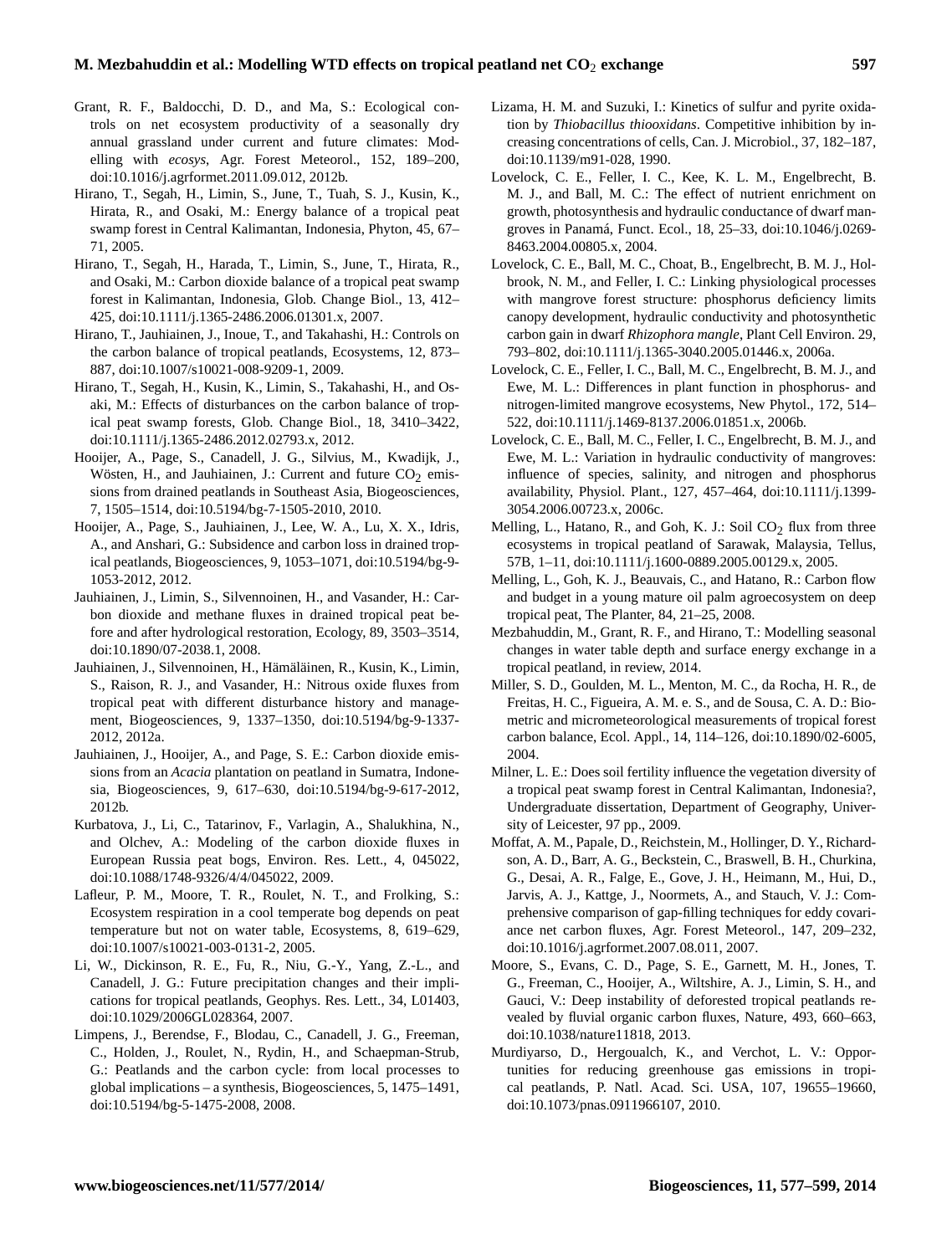- Murphy, M. T. and Moore, T. R.: Linking root production to aboveground plant characteristics and water table in a temperate bog, Plant Soil, 336, 219–231, doi[:10.1007/s11104-010-0468-1,](http://dx.doi.org/10.1007/s11104-010-0468-1) 2010.
- Page, S. E., Rieley, J. O., Shotyk, Ø. W., and Weiss, D.: Interdependence of peat and vegetation in a tropical peat swamp forest, P. T. Roy. Soc. Lond. B, 354, 1885–1897, doi[:10.1098/rstb.1999.0529,](http://dx.doi.org/10.1098/rstb.1999.0529) 1999.
- Page, S. E., Wüst, R. A. J., Weiss, D., Rieley, J. O., Shotyk, W., and Limin, S. H.: A record of Late Pleistocene and Holocene carbon accumulation and climate change from an equatorial peat bog (Kalimantan, Indonesia): implications for past, present and future carbon dynamics, J. Quaternary Sci., 19, 625–635, doi[:10.1002/jqs.884,](http://dx.doi.org/10.1002/jqs.884) 2004.
- Page, S. E., Rieley, J. O., and Wüst, R.: Lowland tropical peatlands of Southeast Asia, in: Peatlands: Evolution and Records of Environmental and Climate Changes, edited by: Martini, I. P., Cortizas, A. M., and Chesworth, W., Elsevier B. V., 145–172, doi[:10.1016/S0928-2025\(06\)09007-9,](http://dx.doi.org/10.1016/S0928-2025(06)09007-9) 2006.
- Page, S., Hosciło, A., Wösten, H., Jauhiainen, J., Silvius, M., Rieley, J., Ritzema, H., Tansey, K., Graham, L., Vasander, H., and Limin, S.: Restoration ecology of lowland tropical peatlands in Southeast Asia: Current knowledge and future research directions, Ecosystems, 12, 888–905, doi[:10.1007/s10021-008-9216-](http://dx.doi.org/10.1007/s10021-008-9216-2) [2,](http://dx.doi.org/10.1007/s10021-008-9216-2) 2009.
- Richardson, A. D. and Hollinger, D. Y.: A method to estimate the additional uncertainty in gap-filled NEE resulting from long gaps in the  $CO<sub>2</sub>$  flux record, Agr. Forest Meteorol., 147, 199–208, doi[:10.1016/j.agrformet.2007.06.004,](http://dx.doi.org/10.1016/j.agrformet.2007.06.004) 2007.
- Richardson, A. D., Hollinger, D. Y., Burba, G. G., Davis, K. J., Flanagan, L. B., Katul, G. G., Munger, J. W., Ricciuto, D. M., Stoy, P. C., Suyker, A. E., Verma, S. B., and Wofsy, S. C.: A multi-site analysis of random error in tower-based measurements of carbon and energy fluxes, Agr. Forest Meteorol., 136, 1–18, doi[:10.1016/j.agrformet.2006.01.007,](http://dx.doi.org/10.1016/j.agrformet.2006.01.007) 2006.
- Rieley, J. O. and Page, S. E.: Wise Use of Tropical Peatlands, AL-TERRA, Wageningen, the Netherlands, 2005.
- Saha, K., Sternberg, L. d. S. O., Ross, M. S., and Miralles-Wilhelm, F.: Water source utilization and foliar nutrient status differs between upland and flooded plant communities in wetland tree islands, Wetlands Ecol. Manage., 18, 343–355, doi[:10.1007/s11273-010-9175-1,](http://dx.doi.org/10.1007/s11273-010-9175-1) 2010.
- Sayok, A. K., Nik, A. R., Melling, L., Samad, R. A., and Efransjah, E.: Some characteristics of peat in Loagan Bunut National Park, Sarawak, Malaysia, in: Carbon-climate-human interactions on tropical peatland: carbon pools, fire, mitigation, restoration and wise use, edited by: Rieley, J. O., Banks, C. J., and Ragjagukguk, B., Proceedings of the International Symposium and Workshop on Tropical Peatland, Yogyakarta, 27–29 August 2007, 95–100, 2007.
- Schwärzel, K., Šimůnek, J., van Genuchten, M. T., and Wessolek, G.: Measurement and modeling of soil-water dynamics and evapotranspiration of drained peatland soils, J. Plant Nutr. Soil Sci., 169, 762–774, doi[:10.1002/jpln.200621992,](http://dx.doi.org/10.1002/jpln.200621992) 2006.
- Sonnentag, O., van der Kamp, G., Barr, A. G., and Chen, J. M.: On the relationship between water table depth and water vapour and carbon dioxide fluxes in a minerotrophic fen, Glob. Change Biol., 16, 1762–1776, doi[:10.1111/j.1365-2486.2009.02032.x,](http://dx.doi.org/10.1111/j.1365-2486.2009.02032.x) 2010.
- St-Hilaire, F., Wu, J., Roulet, N. T., Frolking, S., Lafleur, P. M., Humphreys, E. R., and Arora, V.: McGill wetland model: evaluation of a peatland carbon simulator developed for global assessments, Biogeosciences, 7, 3517–3530, doi[:10.5194/bg-7-3517-](http://dx.doi.org/10.5194/bg-7-3517-2010) [2010,](http://dx.doi.org/10.5194/bg-7-3517-2010) 2010.
- Strack, M. and Waddington, J. M.: Response of peatland carbon dioxide and methane fluxes to a water table drawdown experiment, Global Biogeochem. Cy., 21, GB1007, doi[:10.1029/2006GB002715,](http://dx.doi.org/10.1029/2006GB002715) 2007.
- Sulman, B. N., Desai, A. R., Cook, B. D., Saliendra, N., and Mackay, D. S.: Contrasting carbon dioxide fluxes between a drying shrub wetland in Northern Wisconsin, USA, and nearby forests, Biogeosciences, 6, 1115–1126, doi[:10.5194/bg-6-1115-](http://dx.doi.org/10.5194/bg-6-1115-2009) [2009,](http://dx.doi.org/10.5194/bg-6-1115-2009) 2009.
- Sulman, B. N., Desai, A. R., Saliendra, N. Z., Lafleur, P. M., Flanagan, L. B., Sonnentag, O., Mackay, D. S., Barr, A. G., and van der Kamp, G.:  $CO<sub>2</sub>$  fluxes at northern fens and bogs have opposite responses to inter-annual fluctuations in water table, Geophys. Res. Lett., 37, L19702, doi[:10.1029/2010GL044018,](http://dx.doi.org/10.1029/2010GL044018) 2010.
- Sulman, B. N., Desai, A. R., Schroeder, N. M., Ricciuto, D., Barr, A., Richardson, A. D., Flanagan, L. B., Lafleur, P. M., Tian, H., Chen, G., Grant, R. F., Poulter, B., Verbeeck, H., Ciais, P., Ringeval, B., Baker, I. T., Schaefer, K., Luo, Y., and Weng, E.: Impact of hydrological variations on modeling of peatland CO<sub>2</sub> fluxes: Results from the North American Carbon Program site synthesis, J. Geophys. Res., 117, G01031, doi[:10.1029/2011JG001862,](http://dx.doi.org/10.1029/2011JG001862) 2012.
- Sundari, S., Hirano, T., Yamada, H., Kusin, K., and Limin, S.: Effect of groundwater level on soil respiration in tropical peat swamp forests, J. Agr. Meteorol., 68, 121–134, 2012.
- Takahashi, H., Usup, A., Hayasaka, H., Kamiya, M., and Limin, S. H.: The importance of ground water level and soil moisture of subsurface layer on peat/forest fire in a tropical peat swamp forest, in: Wise Use of Peatlands, edited by: Päivänen, J., Volume 1, Proceedings of the 12th International Peat Congress, Tampere, Finland, 6–11 June 2004, International Peat Society, Jyväskylä, Finland, 760, 2004.
- Takakai, F., Morishita, T., Hashidoko, Y., Darung, U., Kuramochi, K., Dohong, S., Limin, S. H., and Hatano, R.: Effects of agricultural land-use change and forest fire on  $N<sub>2</sub>O$ emission from tropical peatlands, Central Kalimantan, Indonesia, Soil Sci. Plant Nutr., 52, 662–674, doi[:10.1111/j.1747-](http://dx.doi.org/10.1111/j.1747-0765.2006.00084.x) [0765.2006.00084.x,](http://dx.doi.org/10.1111/j.1747-0765.2006.00084.x) 2006.
- Townsend, A. R., Cleveland, C. C., Asner, G. P., and Bustamante, M. M. C.: Controls over foliar N:P ratios in tropical rain forests, Ecology, 88, 107–118, doi[:10.1890/0012-](http://dx.doi.org/10.1890/0012-9658(2007)88[107:COFNRI]2.0.CO;2) [9658\(2007\)88\[107:COFNRI\]2.0.CO;2,](http://dx.doi.org/10.1890/0012-9658(2007)88[107:COFNRI]2.0.CO;2) 2007.
- Tuah, S. J., Osaki, M., and Limin, S. H.: Study on leaf element concentrations of some dominant tree species grown in peat swamp forest, Central Kalimantan, in: Proceedings of the International Symposium on Tropical Peatlands, edited by: Iwakuma, T., Inoue, T., Kohyama, T., Osaki, M., Simbolon, H., Tachibana, H., Takahashi, H., Tanaka, N., and Yabe, K., Hokkaido University and Indonesian Institute of Sciences, 233–244, [http://www.census.hokudai.ac.jp/html/](http://www.census.hokudai.ac.jp/html/JSTJICA/material/pro/ProcBogor1999.pdf) [JSTJICA/material/pro/ProcBogor1999.pdf,](http://www.census.hokudai.ac.jp/html/JSTJICA/material/pro/ProcBogor1999.pdf) 2000.
- van Huissteden, J., van den Bos, R. M., and Alvarez, I. M.: Modeling the effect of water-table management on  $CO<sub>2</sub>$  and  $CH<sub>4</sub>$  fluxes from peat soils, Netherlands J. Geosci., 85, 3–18, 2006.